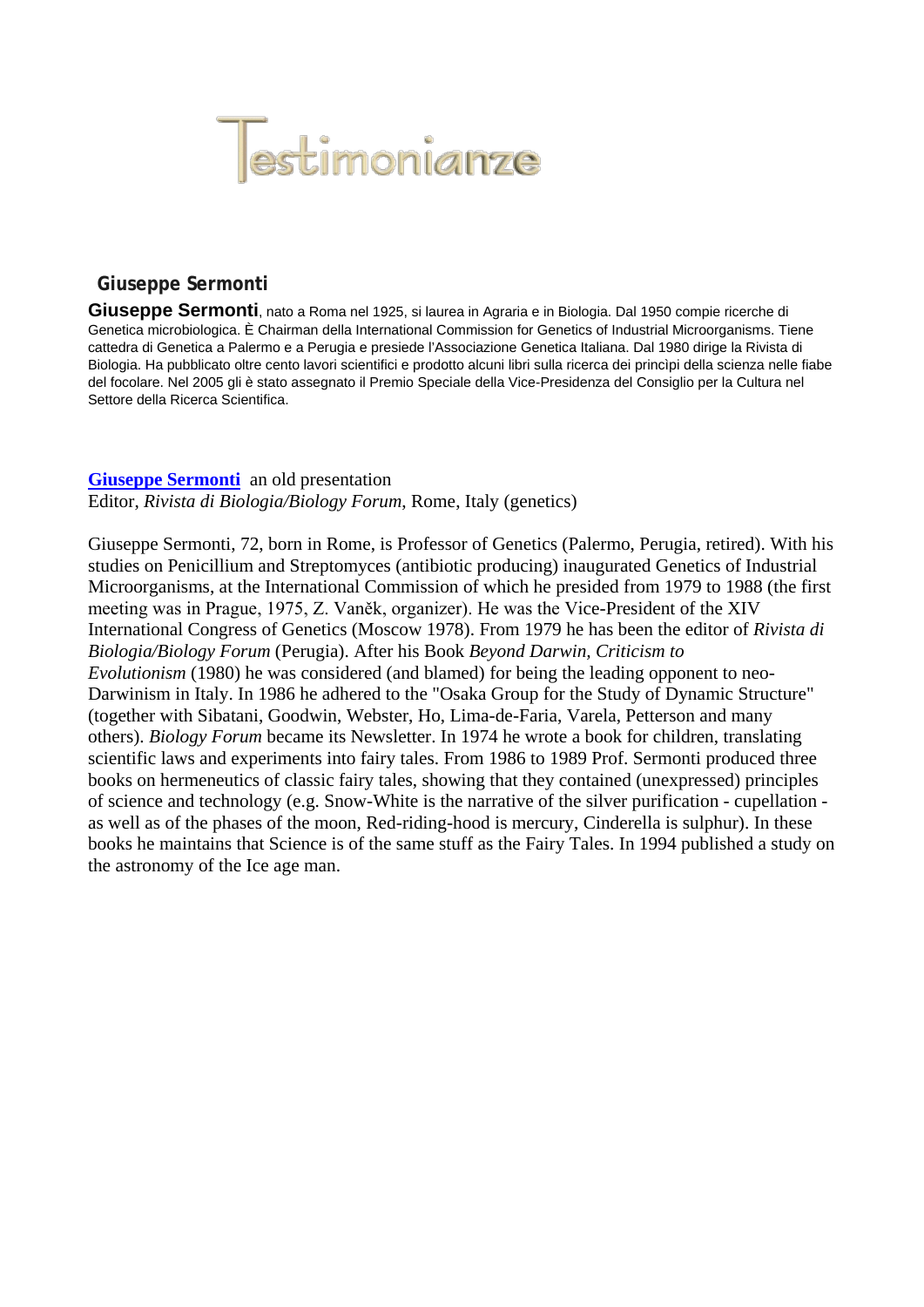# Giuseppe Sermonti

From Wikipedia, the free encyclopedia

Giuseppe Sermonti (born 1925) is a retired [Italian](http://en.wikipedia.org/wiki/Italy) professor of genetics, known for his [antievolutionary](http://en.wikipedia.org/wiki/Antievolution) views.

|                 | <b>Contents</b>           |
|-----------------|---------------------------|
|                 | [hide]                    |
|                 | 1 Biography               |
| O               | 1.1 Early life and career |
| O               | 1.2 Publishing            |
| O               | 1.3 Creationism           |
|                 | 2 Bibliography            |
|                 | <b>3 External links</b>   |
|                 | <b>4 References</b>       |
| [edit]Biography |                           |

#### [\[edit\]](http://en.wikipedia.org/w/index.php?title=Giuseppe_Sermonti&action=edit§ion=2) **Early life and career**

Born in [Rome,](http://en.wikipedia.org/wiki/Rome) graduated in agriculture and genetics, he entered the Superior Institute of Health in 1950, founding a department of Microbiological Genetics. He became professor of genetics at the [University of Camerino,](http://en.wikipedia.org/wiki/University_of_Camerino) then at the [University of Palermo](http://en.wikipedia.org/wiki/University_of_Palermo) in 1965, and finally moved to the [University of Perugia](http://en.wikipedia.org/wiki/University_of_Perugia) in 1970, where he is presently emeritus professor and where he manages the Genetics Institute of the University from 1974. From 1970-1971 he presided over the *[Associazione Genetica Italiana](http://en.wikipedia.org/w/index.php?title=Associazione_Genetica_Italiana&action=edit&redlink=1)*.<sup>[\[1\]](http://en.wikipedia.org/wiki/Giuseppe_Sermonti#cite_note-0#cite_note-0)</sup> He is the discoverer of the *[genetic parasexual recombination](http://en.wikipedia.org/w/index.php?title=Genetic_parasexual_recombination&action=edit&redlink=1)* in antibiotic-producing *[Penicillium](http://en.wikipedia.org/wiki/Penicillium)* and *[Streptomyces](http://en.wikipedia.org/wiki/Streptomyces)*. He was vice-president of the *XIV International Congress of Genetics* held in [Moscow](http://en.wikipedia.org/wiki/Moscow) and he was appointed as president of the *International Committee of the Working Group on Genetics of Industrial Microorganisms*.

#### [\[edit\]](http://en.wikipedia.org/w/index.php?title=Giuseppe_Sermonti&action=edit§ion=3) **Publishing**

In 1971 Sermonti published *Il Crepuscolo dello Scientismo* (in English *The Twilight of Scientism*), a [post-modernist,](http://en.wikipedia.org/wiki/Post-modernist) religiously-inspired critique of [science.](http://en.wikipedia.org/wiki/Science) In 1980 Sermonti published an [anti-evolution](http://en.wikipedia.org/wiki/Evolution) book *Dopo Darwin* (*After Darwin*), co-authored with [Roberto Fondi.](http://en.wikipedia.org/w/index.php?title=Roberto_Fondi&action=edit&redlink=1)

Since 1979, Sermonti has been Chief Editor of *Rivista di Biologia/Biology Forum*, one of the oldest extant biology journals in the world (founded in 1919), which, prior to Sermonti's assumption of the role of Chief Editor was considered to be respectable journal. Since Sermonti took over, however, it has published papers by [creationists](http://en.wikipedia.org/wiki/Creationist) such as [Jerry Bergman,](http://en.wikipedia.org/wiki/Jerry_Bergman) [Richard Sternberg,](http://en.wikipedia.org/wiki/Richard_Sternberg) [Jonathan Wells,](http://en.wikipedia.org/wiki/Jonathan_Wells_(intelligent_design_advocate)) as well as articles by Morphogenetic field advocate [Rupert](http://en.wikipedia.org/wiki/Rupert_Sheldrake)  [Sheldrake](http://en.wikipedia.org/wiki/Rupert_Sheldrake) and [holistic scientist](http://en.wikipedia.org/wiki/Holism_in_science) [Mae-Wan Ho.](http://en.wikipedia.org/wiki/Mae-Wan_Ho)<sup>[\[2\]](http://en.wikipedia.org/wiki/Giuseppe_Sermonti#cite_note-1#cite_note-1)</sup> History and Philosophy of Science professor John M. Lynch, says that Rivista di Biologia largely publishes only research outside the general [scientific consensus.](http://en.wikipedia.org/wiki/Scientific_consensus) Lynch said of Rivista: "While there may be interesting ideas here, there is no indication that they represent mainstream thought in biology.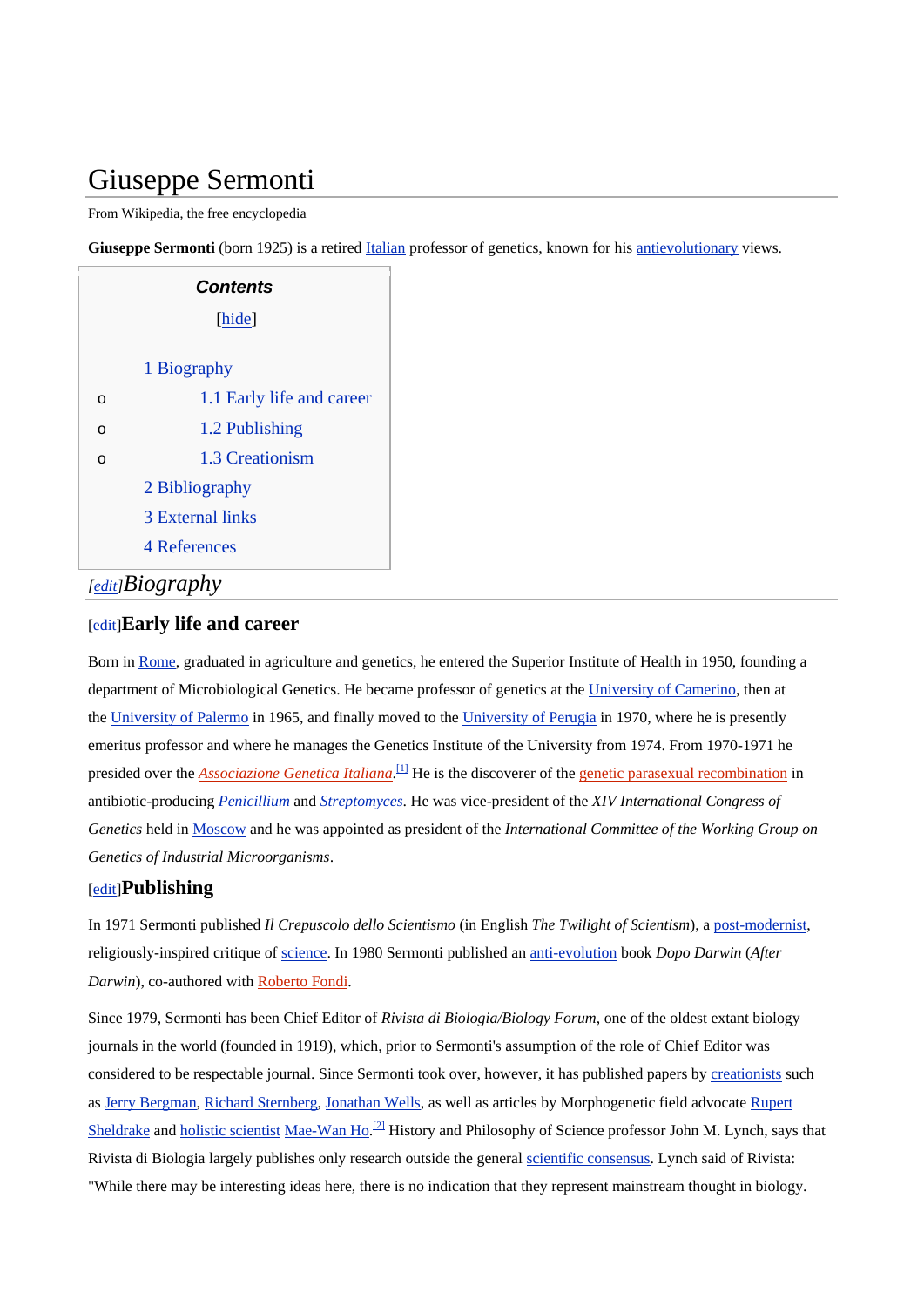And while this might be an 'internationally respected biology journal' within certain (anti-Darwinian) communities, it cannot be considered so among the majority." and "the influence of Rivista, we see that - as one would expect from the above - the journal is of negligible importance at best ... in the case of Rivista could not reasonable be called 'internationally respected'."[\[3\]](http://en.wikipedia.org/wiki/Giuseppe_Sermonti#cite_note-stranger_fruit-2#cite_note-stranger_fruit-2) The [Discovery Institute,](http://en.wikipedia.org/wiki/Discovery_Institute) hub of th[eintelligent design movement,](http://en.wikipedia.org/wiki/Intelligent_design_movement) lists Sermonti's Rivista di Biologia as having published Jonathan Wells' paper suppoting intelligent design as a "featured article" on their list of "Peer-Reviewed & Peer-Edited Scientific Publications Supporting the Theory of Intelligent Design." $[4]$ Sermonti's own book *Why Is a Fly Not a Horse?* is published by the Discovery Institute.<sup>[\[5\]](http://en.wikipedia.org/wiki/Giuseppe_Sermonti#cite_note-4#cite_note-4)</sup>

Between 1986 and 1989 Sermonti produced three books on the [hermeneutics](http://en.wikipedia.org/wiki/Hermeneutics) of [fairy tales,](http://en.wikipedia.org/wiki/Fairy_tale) entitled *Fiabe di Tre Reami* (Fairy Tales of Three Realms), arguing that they contained unexpressed principles of [science:](http://en.wikipedia.org/wiki/Science) [Snow White](http://en.wikipedia.org/wiki/Snow_White) is the narrative of [cupellation](http://en.wikipedia.org/wiki/Cupellation) as well as of th[ephases of the moon;](http://en.wikipedia.org/wiki/Phases_of_the_moon) [Red Riding Hood](http://en.wikipedia.org/wiki/Red_Riding_Hood) is the story of [mercury;](http://en.wikipedia.org/wiki/Mercury_(element)) [Cinderella](http://en.wikipedia.org/wiki/Cinderella) is the tale of [sulfur.](http://en.wikipedia.org/wiki/Sulfur)

In 1987 Sermonti was one of the founding members of the Osaka "Group for the Study of Dynamic Structure" which holds the view o[fprocess structuralism,](http://en.wikipedia.org/wiki/Process_structuralism) a view which is not widely held.

In 1994 Sermonti attended an [AIDS denial](http://en.wikipedia.org/wiki/AIDS_denial) conference in [Bologna](http://en.wikipedia.org/wiki/Bologna) where he spoke "On the damage of the campaigns against  $AIDS$ <sup>"[6]</sup>.

#### [\[edit\]](http://en.wikipedia.org/w/index.php?title=Giuseppe_Sermonti&action=edit§ion=4) **Creationism**

Along with physicist **Antonino Zichichi**, Sermonti is considered one of the leading two creationists in Italy<sup>[2]</sup>. In 1993 Sermonti published, i[nAnswers in Genesis's](http://en.wikipedia.org/wiki/Answers_in_Genesis) [young earth creationist](http://en.wikipedia.org/wiki/Young_earth_creationist) apologetics magazine, an article entitled "Not from the apes"<sup>[\[8\]](http://en.wikipedia.org/wiki/Giuseppe_Sermonti#cite_note-7#cite_note-7)</sup>. The young earth creationist [Henry M. Morris](http://en.wikipedia.org/wiki/Henry_M._Morris) cited Sermonti (along with [Guy Berthault,](http://en.wikipedia.org/w/index.php?title=Guy_Berthault&action=edit&redlink=1) Roberto [Fondi](http://en.wikipedia.org/w/index.php?title=Roberto_Fondi&action=edit&redlink=1) and [Wolfgang Smith\)](http://en.wikipedia.org/wiki/Wolfgang_Smith) as a [Roman Catholic](http://en.wikipedia.org/wiki/Roman_Catholic) creationist in response to [John Paul II's](http://en.wikipedia.org/wiki/John_Paul_II) 1996 statement on evolution, however, Sermonti has not described himself as either a **[Roman Catholic](http://en.wikipedia.org/wiki/Roman_Catholic)** or [acreationist.](http://en.wikipedia.org/wiki/Creationist)<sup>[\[9\]](http://en.wikipedia.org/wiki/Giuseppe_Sermonti#cite_note-8#cite_note-8)</sup>

Sermonti has been increasingly involved with the intelligent design movement. He is one of the signatories of the Discovery Institute's ["A Scientific Dissent From Darwinism"](http://en.wikipedia.org/wiki/A_Scientific_Dissent_From_Darwinism), a controversial petition which the [intelligent design](http://en.wikipedia.org/wiki/Intelligent_design_movement)  [movement](http://en.wikipedia.org/wiki/Intelligent_design_movement) uses to promote [intelligent design](http://en.wikipedia.org/wiki/Intelligent_design) by attempting to cast doubt on [evolution.](http://en.wikipedia.org/wiki/Evolution)<sup>[10[\]\[11\]](http://en.wikipedia.org/wiki/Giuseppe_Sermonti#cite_note-NYT-9#cite_note-NYT-9)</sup> Sermonti attended the [Kansas evolution hearings](http://en.wikipedia.org/wiki/Kansas_evolution_hearings) with the Discovery Institute in 2005 but no transcript of his testimony exists as the [court](http://en.wikipedia.org/wiki/Court_reporter)  [reporter](http://en.wikipedia.org/wiki/Court_reporter) could not understand what he was saying due to his strong Italian accent<sup>[12]</sup>. His book *Dimenticare Darwin* (Forget Darwin) was published in 2003 and was translated into English as *Why Is a Fly Not a Horse?* [\[13\]](http://en.wikipedia.org/wiki/Giuseppe_Sermonti#cite_note-12#cite_note-12) which was published by the Discovery Institute and edited by [Jonathan Wells.](http://en.wikipedia.org/wiki/Jonathan_Wells_(intelligent_design_advocate)) In this, he denies being a creationist, saying that "For the reservations I harbor about Evolutionism, I have been accused of being a Creationist. I am not: if I am allowed, I would only aspire to being a [creature"](http://en.wikipedia.org/wiki/Creature).

# *[\[edit\]](http://en.wikipedia.org/w/index.php?title=Giuseppe_Sermonti&action=edit§ion=5) Bibliography*

- **Face 3 Genetics of Antibiotic-Producing Microorganisms, 1969, (Wiley, London)** [ISBN 0471776351](http://en.wikipedia.org/wiki/Special:BookSources/0471776351)
- *Il Crepuscolo dello Scientismo* (Twilight of Scientism), 1971, 2002, (Nova Scripta, Genoa) [ISBN 88-88251-](http://en.wikipedia.org/wiki/Special:BookSources/8888251014) [01-4](http://en.wikipedia.org/wiki/Special:BookSources/8888251014)
- *Dopo Darwin* (After Darwin), with R. Fondi, 5 editions, 1980-1984 (Rusconi, Milan) [ISBN 88-18-02515-5](http://en.wikipedia.org/wiki/Special:BookSources/8818025155)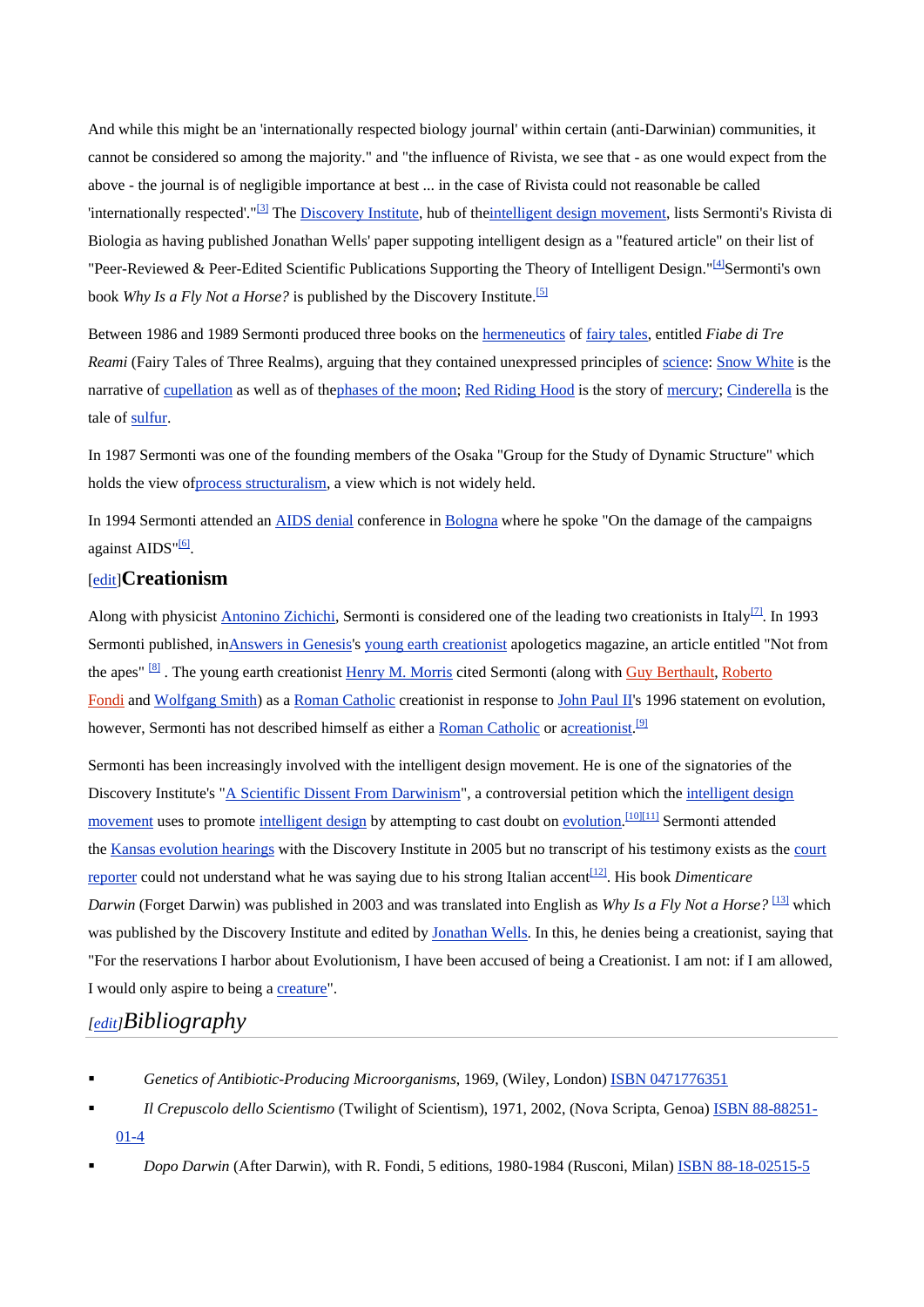- *Fiabe di Tre Reami* (Fairy Tales of Three Realms), 1985-1989, 2004 (La Finestra, Trento) [ISBN 88-88097-31-](http://en.wikipedia.org/wiki/Special:BookSources/8888097317)
- [7](http://en.wikipedia.org/wiki/Special:BookSources/8888097317)
- *Why is A Fly Not A Horse?*, 2005 (Discovery Institute Press). **[ISBN 0-9638654-7-1](http://en.wikipedia.org/wiki/Special:BookSources/0963865471)**
- *Tra le quinte della scienza*, 2007, Di Renzo Editore, [ISBN 8883231759](http://en.wikipedia.org/wiki/Special:BookSources/8883231759)

# *[\[edit\]](http://en.wikipedia.org/w/index.php?title=Giuseppe_Sermonti&action=edit§ion=6) External links*

: [Is There A Purpose In Nature?](http://www.cts.cuni.cz/conf98/sermonti.htm)

# *[\[edit\]](http://en.wikipedia.org/w/index.php?title=Giuseppe_Sermonti&action=edit§ion=7) References*

- 1. **[^](http://en.wikipedia.org/wiki/Giuseppe_Sermonti#cite_ref-0#cite_ref-0)** [KSDE.org](http://www.ksde.org/outcomes/sceptcvsermonti.pdf#search=)
- 2. **[^](http://en.wikipedia.org/wiki/Giuseppe_Sermonti#cite_ref-1#cite_ref-1)** [Revisiting Rivista](http://darwin.bc.asu.edu/blog/?p=351)
- 3. **[^](http://en.wikipedia.org/wiki/Giuseppe_Sermonti#cite_ref-stranger_fruit_2-0#cite_ref-stranger_fruit_2-0)** [Revisiting Revista](http://scienceblogs.com/strangerfruit/2007/02/revisiting_rivista.php) Dr. John Lynch. Stranger Fruit, June 2, 2005.
- 4. <u>A Peer-Reviewed & Peer-Edited Scientific Publications Supporting the Theory of Intelligent Design</u> [\(Annotated\)](http://www.discovery.org/scripts/viewDB/index.php?command=view&program=DI%20Main%20Page%20-%20News&id=2640) by the [Discovery Institute](http://en.wikipedia.org/wiki/Discovery_Institute)
- 5. <u>A [Why is a Fly Not a Horse?](http://www.discovery.org/scripts/viewDB/index.php?command=view&program=Book%20-%20CSC&id=3607)</u> Discovery Institute, Center for Science and Culture.
- 6. **[^](http://en.wikipedia.org/wiki/Giuseppe_Sermonti#cite_ref-5#cite_ref-5)** [Alternative AIDS Conference:Bologna Italy](http://www.aidsinfobbs.org/openforum/forum14/6633)
- 7. **[^](http://en.wikipedia.org/wiki/Giuseppe_Sermonti#cite_ref-6#cite_ref-6)** Silvano Fuso [Antidarwinism in Italy](http://www.cicap.org/en_artic/at101152.htm)
- 8. **[^](http://en.wikipedia.org/wiki/Giuseppe_Sermonti#cite_ref-7#cite_ref-7)** [Not from the apes](http://www.answersingenesis.org/creation/v15/i3/apes.asp)
- 9. **[^](http://en.wikipedia.org/wiki/Giuseppe_Sermonti#cite_ref-8#cite_ref-8)** [Henry M. Morris](http://en.wikipedia.org/wiki/Henry_M._Morris) [Evolution and the Pope](http://www.bible.ca/tracks/b-pope-accepts-evolution.htm)
- 10. **[^](http://en.wikipedia.org/wiki/Giuseppe_Sermonti#cite_ref-NYT_9-0#cite_ref-NYT_9-0)** Kenneth Chang (2006-02-21). ["Few Biologists but Many Evangelicals Sign Anti-Evolution Petition".](http://www.nytimes.com/2006/02/21/science/sciencespecial2/21peti.html?ex=1298178000&en=de5bd718715864a0&ei=5088&partner=rssnyt&emc=rss) [The](http://en.wikipedia.org/wiki/The_New_York_Times)  [New York Times.](http://en.wikipedia.org/wiki/The_New_York_Times) Retrieved on 2008-05-05.
- 11. **[^](http://en.wikipedia.org/wiki/Giuseppe_Sermonti#cite_ref-10#cite_ref-10)** "Signatories [of 'A Scientific Dissent From Darwinism'"](http://www.discovery.org/scripts/viewDB/filesDB-download.php?command=download&id=660) [\(PDF\)](http://en.wikipedia.org/wiki/PDF). The [Discovery Institute.](http://en.wikipedia.org/wiki/Discovery_Institute) April 2008. Retrieved on 2008-05-05 .
- 12. <u>A [Transcript of the Kansas evolution hearings](http://www.talkorigins.org/faqs/kansas/kangaroo2.html#p1096)</u>
- 13. **[^](http://en.wikipedia.org/wiki/Giuseppe_Sermonti#cite_ref-12#cite_ref-12)** [Andrea Bottaro,](http://en.wikipedia.org/w/index.php?title=Andrea_Bottaro&action=edit&redlink=1) [Of Form over Substance: a review of Sermonti,](http://www.pandasthumb.org/archives/2005/06/of_form_over_su.html) Panda's Thumb [June 19,](http://en.wikipedia.org/wiki/June_19) 2005 an[dhttp://www.ncseweb.org/resources/rncse\\_content/vol25/9099\\_iwhy\\_is\\_a\\_fly\\_not\\_a\\_horse\\_12\\_30\\_1899.as](http://www.ncseweb.org/resources/rncse_content/vol25/9099_iwhy_is_a_fly_not_a_horse_12_30_1899.asp)

# **Luigi Fantappié e la sua teoria unitaria unitaria**

di Giuseppe Sermonti

[p](http://www.ncseweb.org/resources/rncse_content/vol25/9099_iwhy_is_a_fly_not_a_horse_12_30_1899.asp)

[Categories:](http://en.wikipedia.org/wiki/Special:Categories) [1925 births](http://en.wikipedia.org/wiki/Category:1925_births) | [University of Palermo faculty](http://en.wikipedia.org/w/index.php?title=Category:University_of_Palermo_faculty&action=edit&redlink=1) | [University of Perugia faculty](http://en.wikipedia.org/wiki/Category:University_of_Perugia_faculty) | [Italian biologists](http://en.wikipedia.org/wiki/Category:Italian_biologists) | [AIDS](http://en.wikipedia.org/wiki/Category:AIDS_denialism)  [denialism](http://en.wikipedia.org/wiki/Category:AIDS_denialism) | [Intelligent design advocates](http://en.wikipedia.org/wiki/Category:Intelligent_design_advocates) | [Living people](http://en.wikipedia.org/wiki/Category:Living_people)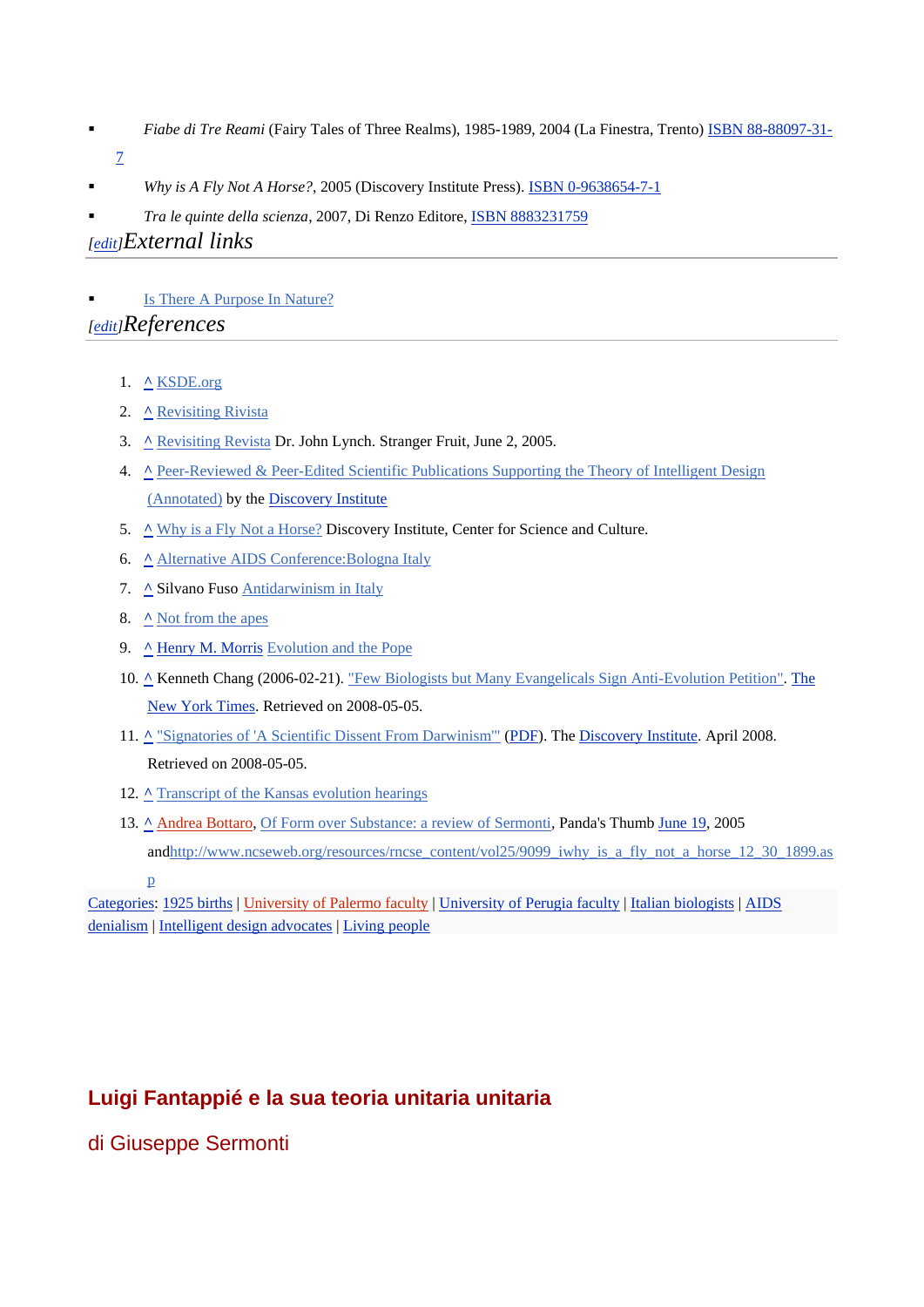Tutte le leggi fisiche che governano il nostro mondo descrivono una realtà in dissipazione. Sotto l'impero della fisica tutte le cose tendono a disperdersi, a livellarsi, a mescolarsi. Questo è statuito nel secondo principio della termodinamica, che sentenzia che il mondo va dalla differenziazione all'omogeneità, dallo straordinario al mediocre, dal distinto all'indistinto. Il fatale livellamento delle cose si dice entropia e il secondo principio della termodinamica si può esprimere in breve dicendo che l'entropia è sempre in aumento. Alla fine dei tempi tutto sarà omogeneo, cenere depositata, e nulla potrà più accadere.

Non c'è da stare allegri, a maggior ragione perché la decadenza e la dissipazione procedono con la nostra età e ahimé, anche con l'avanzare della storia. Come possiamo scrollarci di dosso questo destino deprimente, questa inesorabile opera del diavolo, dissolutore delle nostre distinzioni e delle nostre resistenze, maestro di dissipazioni spirituali e materiali?

La risposta c'è sempre stata ed è stata riposta nella volontà creatrice e ordinatrice del Padreterno, che appunto dal Caos ha creato le differenze e le forme. Ma da quando il mondo ha relegato Iddio tra le superstizioni e le soluzioni ad hoc, ed ha affidato i suoi affari alla fisica e alla sua ineluttabilità, la risposta non c'è più.

È stato nel 1942 che uno dei nostri più illustri matematici, Luigi Fantappié (1901-1956), ha proposto una teoria rivoluzionaria, che scrolla la tirannide dell'entropia e ci offre la speranza di una fisica che presieda alla ricostruzione e alla ricomposizione del mondo. Il nuovo paradigma fu chiamalo *Teoria unitaria del mondo fisico e biologico,* e dopo mezzo secolo viene riproposto in un volumetto dalla copertina colore violetta del pensiero.

Espressa in termini sintetici e sibillini, la teoria ci dice che accanto ai fenomeni entropici (dissipativi) si hanno processi costruttivi o edificanti che possono chiamarsi sintropici. Subito un esempio: un sassolino cade in un laghetto e sprofonda, formando in superficie una serie di onde circolari e divergenti che vanno via via dissipandosi quanto più si allontanano dalla causa: è un fenomeno entropico. Supponiamo che sullo specchio del laghetto si formi una larghissima impenetrabile onda circolare e questa converga in onde sempre conchiuse e distinte, sinché si formi uno schizzo centrale che buchi la superficie, sprofondi, succhi il sassolino e lo sputi verso l'alto: sarebbe un fenomeno sintropico. Il fenomeno sintropico rispetto le leggi della fisica, usa le stesse formule, solo che si permette di cambiare un più in un meno, invertendo la direzione del tempo. Se avessimo filmato il tuffo del sassolino e l'espandersi delle onde nello stagno, e ci divertissimo a proiettare il film alla rovescia, vedremmo la strana espulsione del sassolino, causata dalla convergenza delle onde.

A questo punto, attenzione! Qui non si tratta di causa ed effetto, l'espulsione del sassolino non è causata. Cosa sia il fine a cui tutto il moto convergente è predisposto. Il sassolino lo si può gettare, a volontà, nel laghetto ed esso immancabilmente causerà le onde divergenti fino al suo ultimo effetto, che è l'estremo sottilissimo cerchio. Ma nessuno potrà produrre sul laghetto indisturbato quel cerchio impercettibile e farlo convergere verso il suo centro per generare lo schizzo ed esprimere il sassolino. Il mondo sintropico è estraneo alla volontà umana e al l'artificio, non dipende minimamente da ciò che sia fuori di casa. Si direbbe miracoloso, ma obbedisce alle stesse formule della fisica, con un solo minuscolo prodigio, l'inversione del segnetto del tempo.

Ma questi avvenimenti sintropici fanno parte dell'esistenza? Per la verità, essi, ci dice Fantappié, non sono percepibili perché i nostri sensi non possono essere incontrati da un'onda che fugge alla velocità della luce.

**GIUSEPPE SERMONTI**

I libri di Giuseppe Sermonti sono pubblicati presso [Di Renzo Editore](http://www.direnzo.it/)

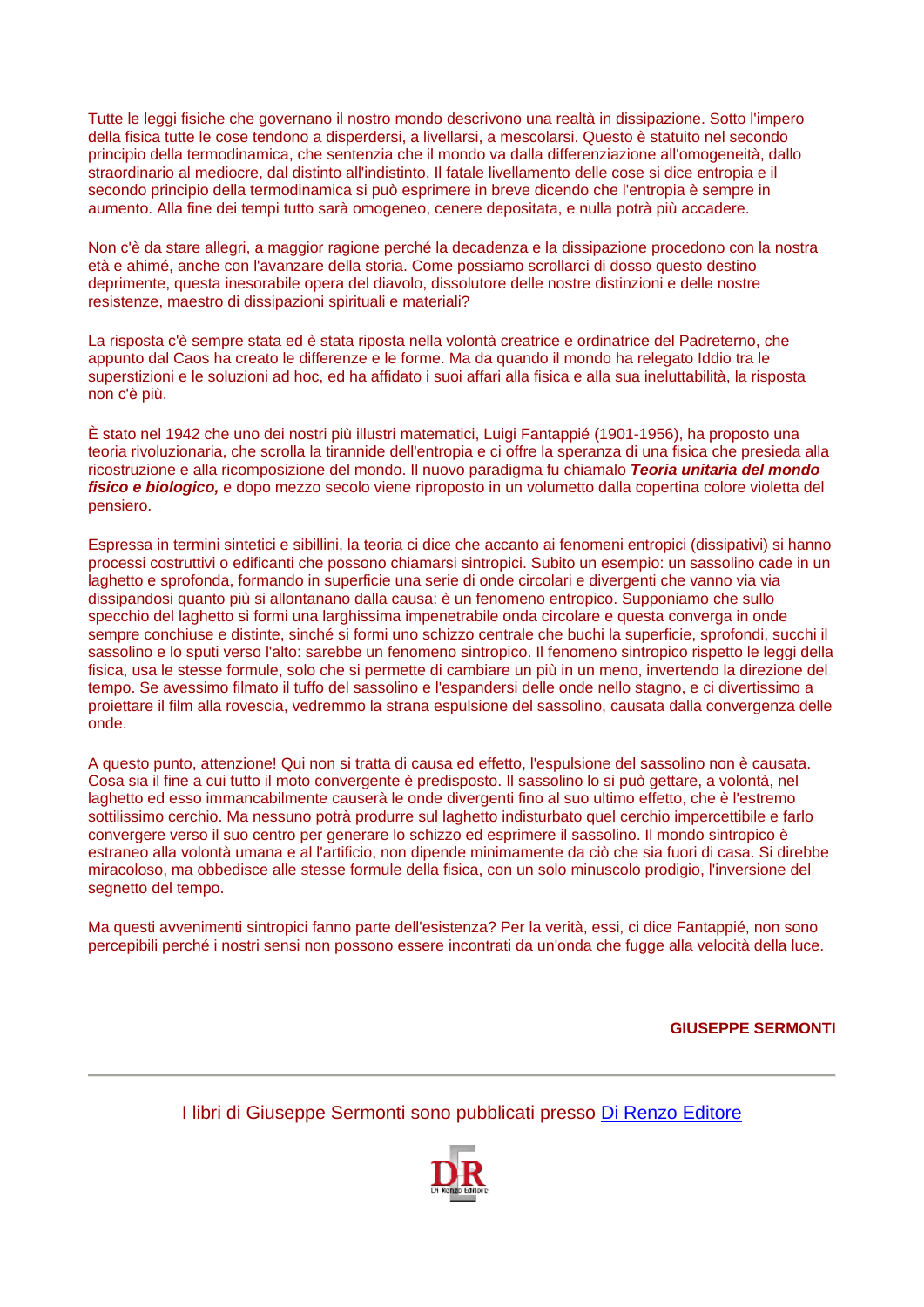#### **Cristalli liquidi e coerenza biologica**

di Giuseppe Sermonti - 03/05/2006

#### Fonte: COHERENCE2006

Pochi ani prima dell'interesse di Preparata e Del Giudice per la biologia aveva avuto riconoscimento una rivoluzionaria scoperta del virologo Stanley Prusiner (NobeI1977). Egli aveva individuato come agente infettivo, provocatore della terribile malattia bovina nota come "mucca pazza" o BSE (Bovine Spongiformis Encephalitis) il prione, una proteina. Una proteina eretica perché il dogma non ne autorizzava l'esistenza. Il fattore della encefalite spongiforme non conteneva acidi nucleici, era una sequela di amminoacidi, era una semplice proteina, e nondimeno agiva come agente infettivo. Perché si verifichi una auto-riproduzione biologica -così impone il Dogma Centrale della biologia molecolare -deve esserci una trasmissione tramite acidi nucleici. Questi sono infatti gli unici capaci di auto- moltiplicarsi . "Un tratto di acido nucleico può esprimere (attraverso opportuni codici) una seguenza proteica o una copia di se stesso". Una proteina non può fare né se stessa, né altra copia. Il discorso sembrò riaprirsi, quando, negli anni settanta, Stanley Prusiner potè dimostrare, tra l'opposizione generale, che una proteina deformata (o "prione": protease resistent infective agent) poteva -per vicinanza -imporre la sua struttura deforme a proteine normali a cui fosse stata accostata. Si parlò dell'effetto della mela marcia nella cesta piena di mele sane. La mela non si riproduce ma trasmette la sua stortura, la sua bacatura, alle mele di contorno. Nel caso più noto, quello della mucca pazza, la proteina normale (che si trova sulla parete dei neuroni) è arrangiata in alfa-eliche, il prione patogeno ha la stessa struttura primaria, ma è ripiegato in una struttura nota come foglietto beta. Quando il prione viene ad affiancarsi alla proteina normale la deforma, e la deformazione si diffonde a milioni e milioni di molecole adiacenti. L"area comprendente molecole in fase è nota come "dominio di coerenza", ed è sostenuto da un "direttore" e.m. .II regime di coerenza biologico stabilisce quello che si chiama un "cristallo liquido". Applicando a un cristallo liquido un campo elettrico o magnetico, cambia la direzione del "direttore" che si riorienta in modo di giacere parallelamente o perpendicolarmente alle linee di forza. Il regime di coerenza è il laser della materia vivente. Questi concetti derivano alla biologia dalla fisica. Tuttavia la dimensione di "un dominio di coerenza" dei fisici, secondo Giuliano Preparata, non può superare cinque Angstrom, cioè un millesimo di cellula batterica, ed sembra quindi poco servibile nei vasti domini della biologia. "l dominii di coerenza" si sono affermati da alcuni decenni in biologia ed embriologia, benchè fuori dall' interesse principale, che rimane sulle molecole. Le membrane intra- cellulari o di parete sono cristalli liquidi, e quindi sistemi coerenti in varie fasi. Cristalli liquidi sono il DNA, I'RNA mitocondriale, le proteine in generale e in particolare quelle della parete neuronale, del citoscheletro, dei muscoli, dei tessuti connettivi. Se raffiguriamo le molecole proteiche con bastoncelli esse ci appaiono come una palizzata estesa su due o anche tre dimensioni, nella quale tutti i paletti puntano nella stessa direzione. Aumentando la temperatura i vincoli si rallentano, il rigido parallelismo si perde, ma l'ordine direzionale mantiene le molecole vagamente dirette nella stessa direzione, cioè a formare un "regime coerente" nella fase cosiddetta nematica. l cristalli liquidi sono ordinati ma mobili, flessibili e reattivi. Ogni molecola impartisce la sua direzione alle vicine stabilendo "domini di coerenza", nei quali i componenti microscopici oscillano in fase con un campo e.m. coerente intrappolato nei domini stessi. L 'insieme dinamico di queste forze vettoriali è quello che si chiama un "campo morfogenetico" ed è attraverso di esso che si costruisce via via l'organismo. l cristalli liquidi lo includono e lo esprimono. Nei nuclei delle cellule coinvolte nel magma vivente, i geni si accendono e si spengono, offrendo materia alla arcana fonderia. Non sono loro, i geni, a scegliere la forma nascente: è la forma nascente che sceglie i geni reclutandoli per il suo programma. l domini di coerenza dei biologi sono più ampli e evidenziabili che quelli dei fisici. l cristalli liquidi rifrangono la luce incidente ed in opportune condizioni ottiche e microscopiche generano e rivelano colori vari e cangianti. Con il mutare simultaneo dell'orientamento delle molecole viventi, negli strati flessibili, le luci riflesse cambiano di intensità e di colore. Chi ha avuto la fortuna di mettere a registro il sistema microscopico di osservazione sulla larva di un moscerino -una ricercatrice cinese: Mae- Wan Ho ha esclamato giubilante: "Abbiamo potuto vedere tutti i colori di un arcobaleno in una larva di drosofila di prima muta viva e nuotante... La vita è in tutti i colori di un arcobaleno in un verme!" La larva, in tutto un millimetro, appare ingrandita sul monitor della TV a colori. Nuotando e ondeggiando il capino fa brillare i muscoli delle mascelle in striscie blù e arancio su uno sfondo magenta. Le bande dei muscoli segmentali passano dal turchese brillante al vermiglio vivo, disegnando onde luminose lungo il corpo ondeggiante. Le pareti del corpo contratto variano dal magenta al porpora, con ombre iridescenti di verde arancio e giallo. La danza delle luci che accompagna e segna la vita e lo sviluppo del piccolo verme del moscerino è orchestrata da correnti elettriche che orientano i cristalli liquidi e da questi vengono incluse ed espresse. L'esposizione dell'embrione del moscerino a leggeri campi magnetici artificiali provoca alterazioni nella normale segmentazione della larva. Quelli che Preparata chiama gli "atomisti" amano una materia emersa dal disordine, senza riferimenti a strutture, o a domini che tradiscano un disegno o un'intenzione. Attrazioni e urti devono bastare a fare la materia e la vita. Tutto il movimento darwinista e neodarwinista ha lavorato per oltre un secolo in questa direzione, e non perche la natura così si spiegasse meglio, ma perche si spiegava più naturalmente. Princìpi d 'ordine si imponevano sia nella fisica che nella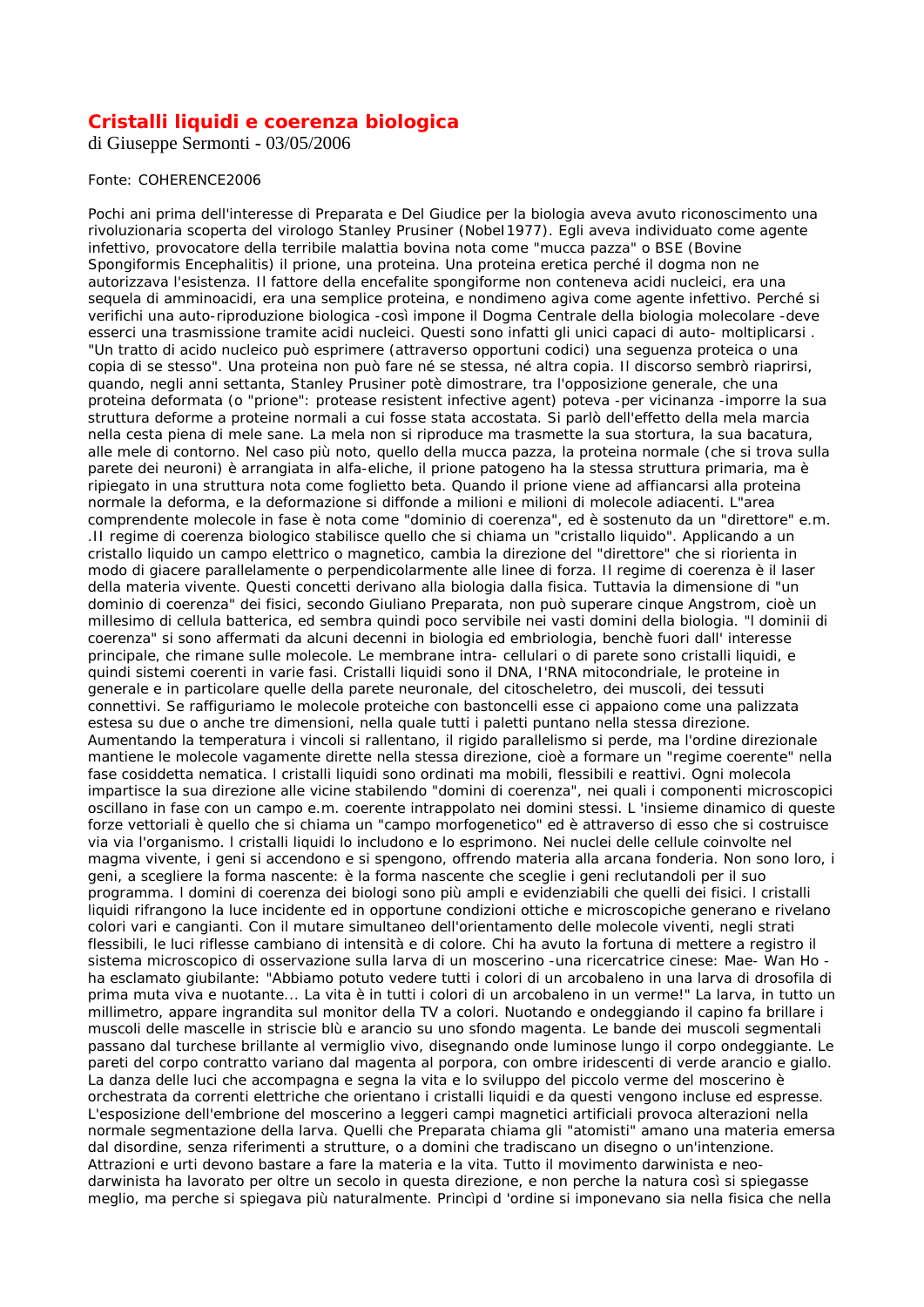biologia, ma il tema del secolo era spiegare l'ordine con il disordine, scoprire il segreto dell'eredità, ridurre la forma a un ozioso contorno. "E ora quest'annuncio di Watson e Crick sul DNA -esclamò Salvador Dalì -.Questa è per me la vera prova dell'esistenza di Dio". Tornando a Giuliano Preparata, a me sembra che la sua tesi fosse una transizione di paradigma, da una visione atomico-casualista à la Monod a una visione sincrona e coerente della materia e e della vita. Egli proponeva in fisica la stessa transizione che gli strutturalisti proponevano per la biologia. Già tra i biologi della fine dell'ottocento, al paradigma selettivo darwiniano e poi genetico si contrappose il paradigma strutturale, risalente ai grandi morfologi del secolo: Geoffroy, Owen, Driesch e ripreso alla fine del '900 da Webster, Goodwin e dal gruppo di Osaka per lo Strutturalismo dinamico. Nella biologia si presentava la stessa dialettica che nella fisica: i molecolari si occupavano di aggregati di molecole come i fisici classici di aggregati di atomi; gli strutturalisti (o olisti) si occupavano del "campo", come la fisica quantistica. L 'atteggiamento strutturalista è rimasto minoritario nella biologia, dove è prevalsa la preferenza per il disordine, se non per il caos, corretti dall'adattamento e dalla selezione Alla spiegazione casualista e opportunistica delle forme si ribellano i poeti. Scrive Karen Blixen, in Ehrengard, dopo aver descritta la varietà dei fiori del castagno, del lillà, del citiso e del biancospino. "Non è possibile che una varietà così infinita sia necessaria all'economia della natura". Dev'essere per forza la manifestazione di uno spirito universale -inventivo ottimista e giocondo all'estremo - incapace di trattenere i suoi scherzosi torrenti di felicità. E davvero, davvero, Domine non sum dignus.

Tante altre notizie su **[www.ariannaeditrice.it](http://www.ariannaeditrice.it/)**

[I libri di Giuseppe Sermonti](http://www.giuseppearcidiacono.net/sermonti.htm#libri#libri)



## **Giuseppe Arcidiacono, un vero genio de non dimenticare**

Giuseppe Arcidiacono, Pippo, era figlio della Sicilia, dove settant'anni fa era nato, ad Acireale, e della sua terra conservò la vitalità intellettuale e la saggia pacatezza.

Fisico dal 1951 divenne presto l'allievo prediletto di Luigi Fantappié, che conobbe all'Istituto di Alta Matematica di Roma, fondato da Severi. Qui sviluppò le sue ricerche sulla "relatività proiettiva" e sulla "magnetodinamica" per le quali, a trent'anni ricevette il premio per la Matematica dall'Accademia Nazionale dei Lincei. Lo stesso anno è a Parigi all'Istituto Henry Poincairé. Nel '63 vince il premio della Cultura della Presidenza del Consiglio dei Ministri.

Poveri riconoscimenti a un uomo che fu un vero genio matematico.

Nei suoi ultimi trenta anni di attività è Professore di meccanica superiore all'Università di Perugia. Socio attivo del Centro Internazionale di Comparazione e Sintesi, ne diveniva, dopo la morte di Fantappié, il principale riferimento e l'ispiratore.

Il pensiero di un matematico della grandezza di Arcidiacono raggiunge dimensioni e grandezze che il povero naturalista non conosce. Esso non abita solo il nostro universo empirico, ma una varietà di Universi possibili, vive nello spazio non rappresentabile, nell'iperspazio a quattro o più dimensioni, che è una complicata matematica e insieme una strana favola, un Paese delle Meraviglie.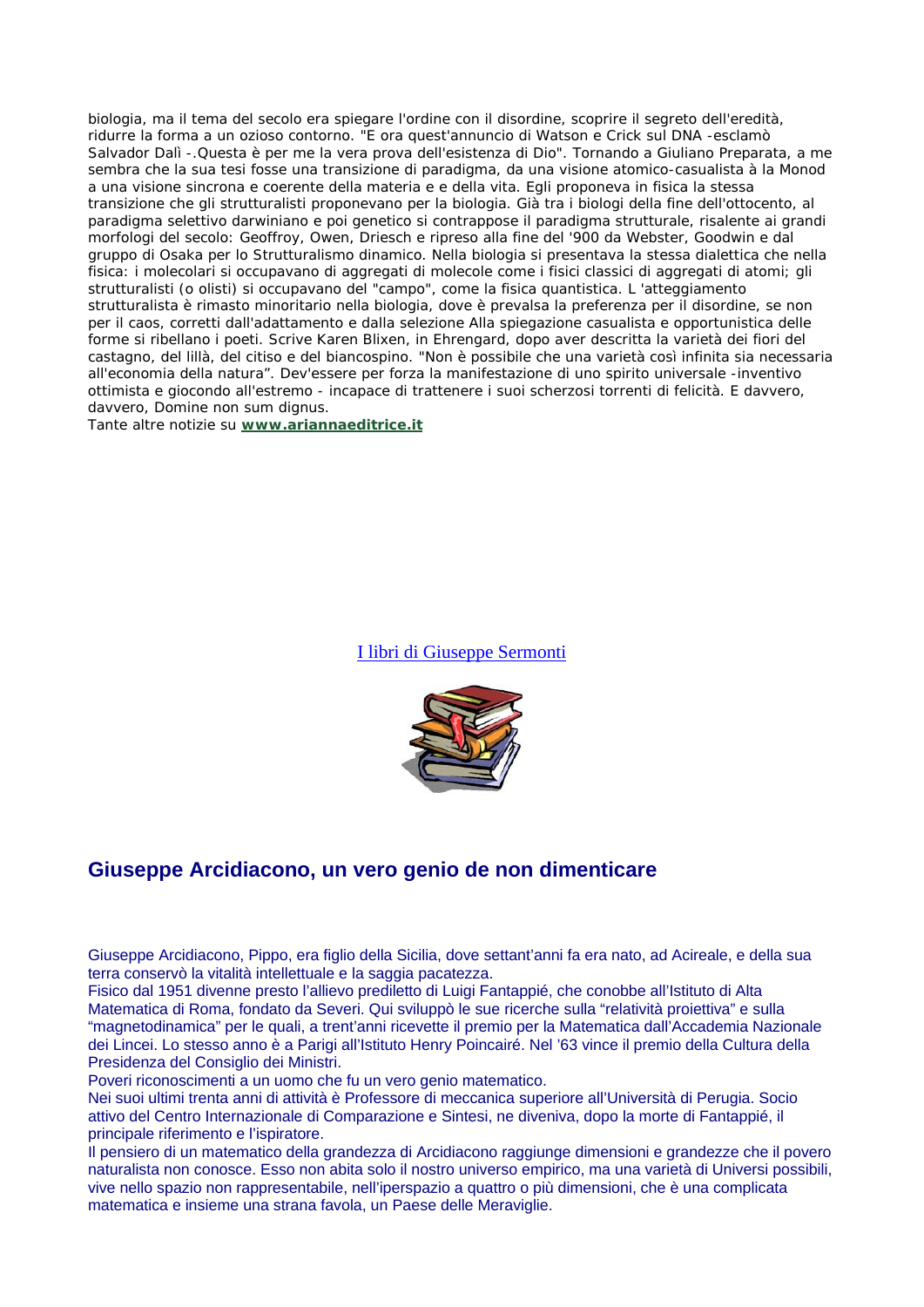"Se supponiamo che l'Universo è globalmente ipersferico e localmente a struttura variabile, scriveva nel '91, possiamo costruire la Relatività Generale Proiettiva, che include entro un unico schema i principali risultati delle teorie gravitazionali e di quelle unitarie".

Da quando aveva trent'anni Arcidiacono vola nei suoi universi ipersferici, e si posa nella quotidianità di una vita di famiglia, di scrivania, di insegnamento. Io credo che egli avesse delle risorse spaziali e temporali più grandi delle nostre.

Il suo tempo poteva muoversi a rovescio, dal futuro al presente. In questa direzione procedono quei fenomeni che Fantappié aveva chiamato "sintropici", cioè che vanno verso l'ordine , e si identificano con i fenomeni più tipici e più misteriosi della vita. Con queste teorie egli si opponeva al destino di decadenza e disordine, che la fisica ha imposto al mondo, sostenendo, su base matematica, un principio di ordine che oltre a una teoria matematica è una visione religiosa.

Egli credeva che il mondo è guidato da un principio di <u>finalità</u>, che ci proietta verso il futuro, che dà quindi una ragione alla morte, all'aldilà. Se c'è una sintropia dell'anima, essa procede, dalla inquietudine e dalla incompiutezza della vita terrena, verso un futuro superiore di ordine e di pace.

Questo è, in qualche modo, anche la speranza cristiana che non abbandonò il nostro dolce amico, neppure nei lunghi mesi della malattia e dell'inattività.

Che egli abbia trovato la via per l'eterna pace e la soluzione al suo teorema, e seguiti ad ispirarci, e noi che rimaniamo (per quel che Dio ci concederà) qui nel tempo disordinato del mondo, con i suoi modelli di pensiero e il suo modello di vita. Egli si unisce, dopo pochi giorni, al destino del suo fratello Salvatore, gemello di sangue e di tante battaglie.

A nome del Centro Internazionale di Comparazione e Sintesi, desidero rivolgere alla moglie Maria e ai figli Francesco e Carlo un pensiero di affettuosa tenerezza e un ringraziamento per le cure prodigate al nostro amico perduto. Beato il morto che rimane affidato al ricordo e all'amore di persone così dolci e devote.

Arrivederci Professore

Arrivederci, Pippo.

**GIUSEPPE SERMONTI**

# *SCIENCE WITH MEANING, SYMBOL, AND BEAUTY*

## **[Giuseppe Sermonti](http://www.cts.cuni.cz/conf98/Procee-x.htm#Sermonti)**

When the concept of "purpose" was barred out of Science, this was not for a lack of evidence. It was after the decision to purify Science from terms having metaphysical or anthropomorphic implications. The decision was motivated by a need to create a world of "precision", amenable to rigorous control and experimentation, free from psychological biases and rejecting. As a result of such self-inflicted austerity, Science produced an uninhabitable universe, 'gelid in its solitude'<sup>1)</sup>.

Has the operation of self-censure succeeded? The result was the abolishment from the Science's world of narratives, symbols, values, meanings and purposes. In turn great results were achieved in the theorization of Nature. But were the latter the genuine result of the refusal of traditions and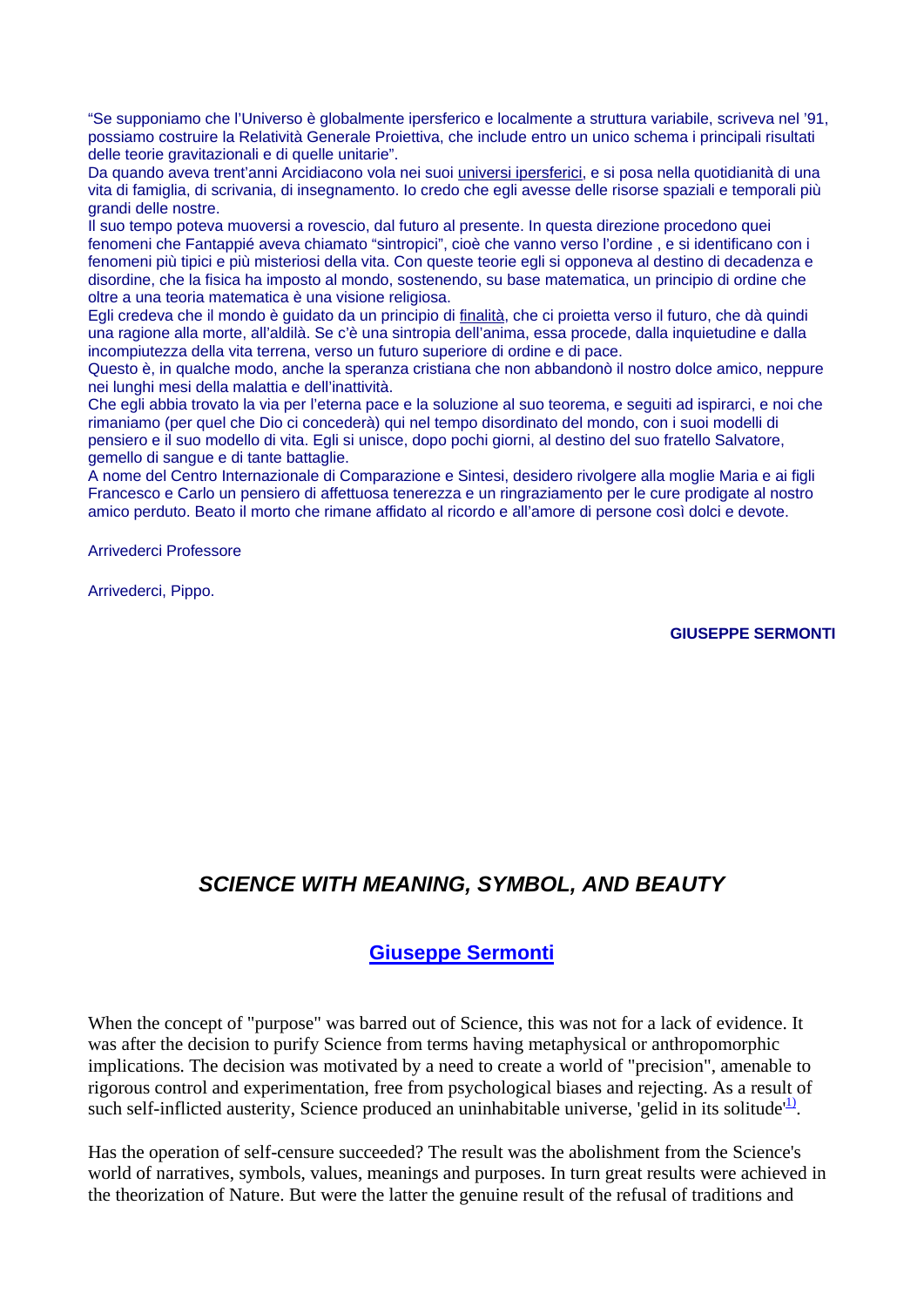magic? My view is that they were not. Both in the cognitive and in the applied field Science is in debt with ancient, if not ancestral, ways of thought, which still 'contaminate' its aseptic procedures. Fritjof Capra has skillfully shown the impact of ancient Eastern mystic in the development of modern physics. A young anthropologist from Boston, Misia Landau<sup>2</sup>, has convincingly maintained that all the theories on the descent of man (from Darwin to Leakey) were but versions of the universal hero tales in folklore and myth (as theorized by Vladimir Propp). She concluded that scientists have much to gain from an awareness that they are tellers of stories. I think to have conversely shown (1986-1994) that the classic fairy tales have a robust (although concealed) scientific structure (astronomic, mineralogical, botanical).

My auspice is that Science will consciously (and with the due caution) accept back within its boundaries meaning, symbol and beauty, that it will become again "approximate". Only in such context "purpose" would have its legitimacy recognized and could become a central theme in biology.

Once we have accepted "purpose" among the legitimate terms in the observation and description of Nature; once we have given it an agreed definition, we have to consider which use we should make of the concept in reading Nature. My feeling is that we should confine its use, to the "mysterious intentions of God", and to special situations.

The structuralist approach of the Osaka Group is, in a sense, opposed to a functionalist approach which understands anything as directed to a practical result, adopting what one can call an economicist view of Nature. We – at least I do – have a preference for order irrespective of function, for beauty without a purpose, for structure without an end in view. According to Adolph Portman, morphological differences largely exceed any functional necessity. In vertebrates the manifestations of form have the fundamental value of exhibiting a *meaning*, i.e. of rending manifest, in the language of the senses, the peculiar nature of the individual living beings and of testifying to such nature in their peculiar shapes. This is what Portman calls *Darstellungswert* (value of presentation). D'Arcy Thompson is in a similar position when he states: "Nature simply exhibits a reflew of the forms conteplated by geometry", or "The problems of form are, first of all, mathematical problems."

Let me tell a little story. A small bird, *Cyanosylvia svecica* (blue throat), delivers his most artistic song, the objectively most complex, when relaxed, in the depth of its bush, poetizing with himself (to use an expression of Lorenz). When the song becomes functional, when the bird fights for territory or tries to attract the female, all grace is lost and one hears only the monotonous repetition of the strongest strophes. This is a case of function, 'purpose', destroing form and compromising beauty.

#### **An example of "purpose" in Nature**

Activation by means of a substrate in a bacterium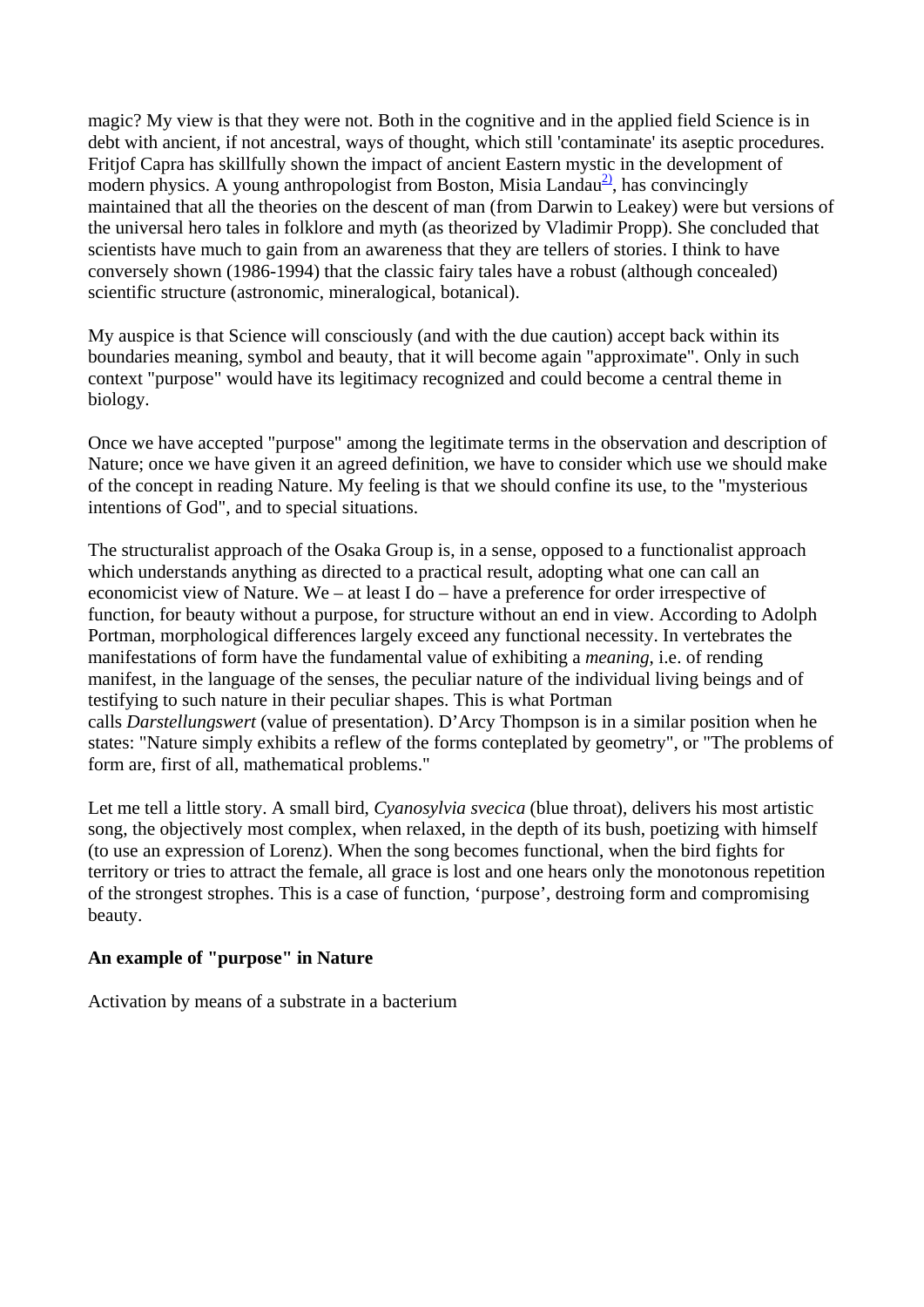

"*This phenomenon is wonderfully and almost miraculously teleonomic*"

(Monod,  $1979)^{3/2}$ 

"In the presence of the inducer (lactose) the cell produces an enzyme with the *purpose* of utilizing lactose $\frac{4}{2}$ ."



The "inducer" does not need to be the very substrate. Similar molecules (e.g. isopropiltiogalactoside, IPTG) may act as *gratuitous inducers* of beta-galactosidase (illusions).

# *IS THERE A PURPOSE IN NATURE?[8\)](http://www.cts.cuni.cz/conf98/footnot.htm#8)*

**[Giuseppe Sermonti](http://www.cts.cuni.cz/conf98/Procee-x.htm#Sermonti)**

About halfway through the century which is now coming to a close, after decades of positivism and materialism, the vision of Nature circulating in scientific laboratories was somber and dispiriting, to put it mildly – and this irrespective of the discovery of DNA in the fifties. In 1948 Jean Rostand wrote in his *Pensees d'un biologiste*: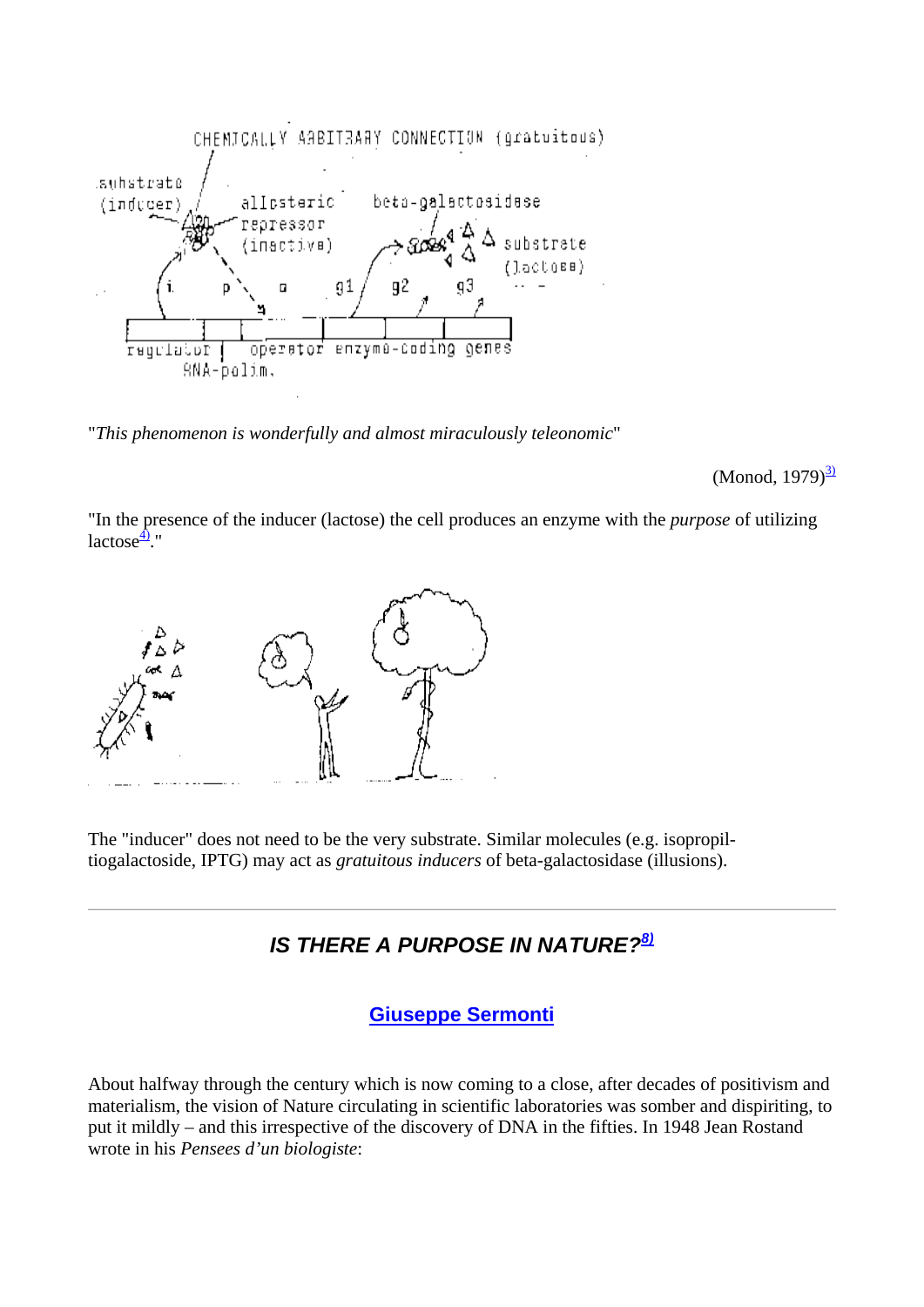Man has the sole resource of forgetting the indifferent immensity of nature, which ignores and oppresses us... For the individual everything is tragically simple. There is nothing to comprehend, nothing to expect... For us there is nothing to understand and, beyond us, no one there to be understood.

Thirty years later – and in the meantime DNA had made its explosive entry on the scene – Jacques Monod (*Le Hasard et la necessite*) came out in a similar vein:

The blind and disordered processes which led to our origin looked toward nothing, were directed toward nothing, they were stumbling in the dark. Man's appearance was without purpose and without meaning.

It was by way of revolt against this spirit of nihilism and desperation that the Center for Theoretical Study of Charles University and the Czech Academy of Sciences in Prague organized a Central European conference, sponsored by the Sasakawa Peace Foundation, with the theme: "Is There a Purpose in Nature?" The idea came from Fritjof Capra (author of *The Tao of Physics*), who conducted the proceedings.

That science should have abandoned the concept of purpose (Aristotle's Final Cause) is certainly not because Nature has ceased to reveal itself as "intentional". It is not as if we were constrained to do so by some established vouched-for fact. Rather, it was a matter of lexical convention, a sort of gentleman's agreement, whereby scientists denied themselves the use of anthropomorphic or metaphysical terms, (shades of the Vienna Circle...) in their discourse. Yet they continued to meet with purposes in Nature, but they made it their rule to reject them and dismiss them as illusions.

While firmly opposed to the idea of Chance as the sovereign principle governing Nature, the participants at the Prague conference were nevertheless hesitant to give a simple affirmative reply to the theme question. There is no doubt that people (and certain animals) "have intentions", but is "intention" characteristic of plants and stones and the rest of Nature? The concept of intention presupposes the formation of ideas and the attempt to *real*-ize them. But can a bacterium or a rock form a mental image? There are two ways to address this issue. Either we can say that purpose is a property of privileged species, thereby denying it to Nature as a whole, or we can attribute a mental, psychic...character to the world around us. Such a 'mystical' view had the support of some of the conference participants, among them Neubauer from the Czech Republic, who anticipated the return of science to its roots. Others, however, were left perplexed, among them Capra, who had come some way from the Tao of his famous likening of quantum physics to eastern mysticism. It is possible to admit that there is some purpose in Nature, but interest has shifted, however, to *meaning*. If Nature and its expressions have some kind of meaning, then this would stultify Rostand's "there's nothing to understand." Yet, to live is to understand – to understand oneself in the context of Nature. Meaning, Capra insists, is one's experience of the context, the 'web' within which we have our being and which gives meaning to our actions and to every action taking place in the world. To act meaningfully is to act with a purpose, with an end in view. Admittedly this is a "feeble" and vague version of the purpose with which the discussion was concerned – not a purpose qua intention/destiny/will (which is the "strong" version), but purpose representing the sense of anything. Does life have a purpose? Possibly, it may not have a purpose as such, but it certainly does have a sense.

This sense comes to man through the fact that he is part of a whole, because he shares, along with other beings and other forms, a higher purpose, namely his existence, his being part of an order, of a process, of the laws of development. In all of this there is nothing anthropomorphic (as in the "strong" version). A term which was found favorable at the conference was *anthropocosmic*.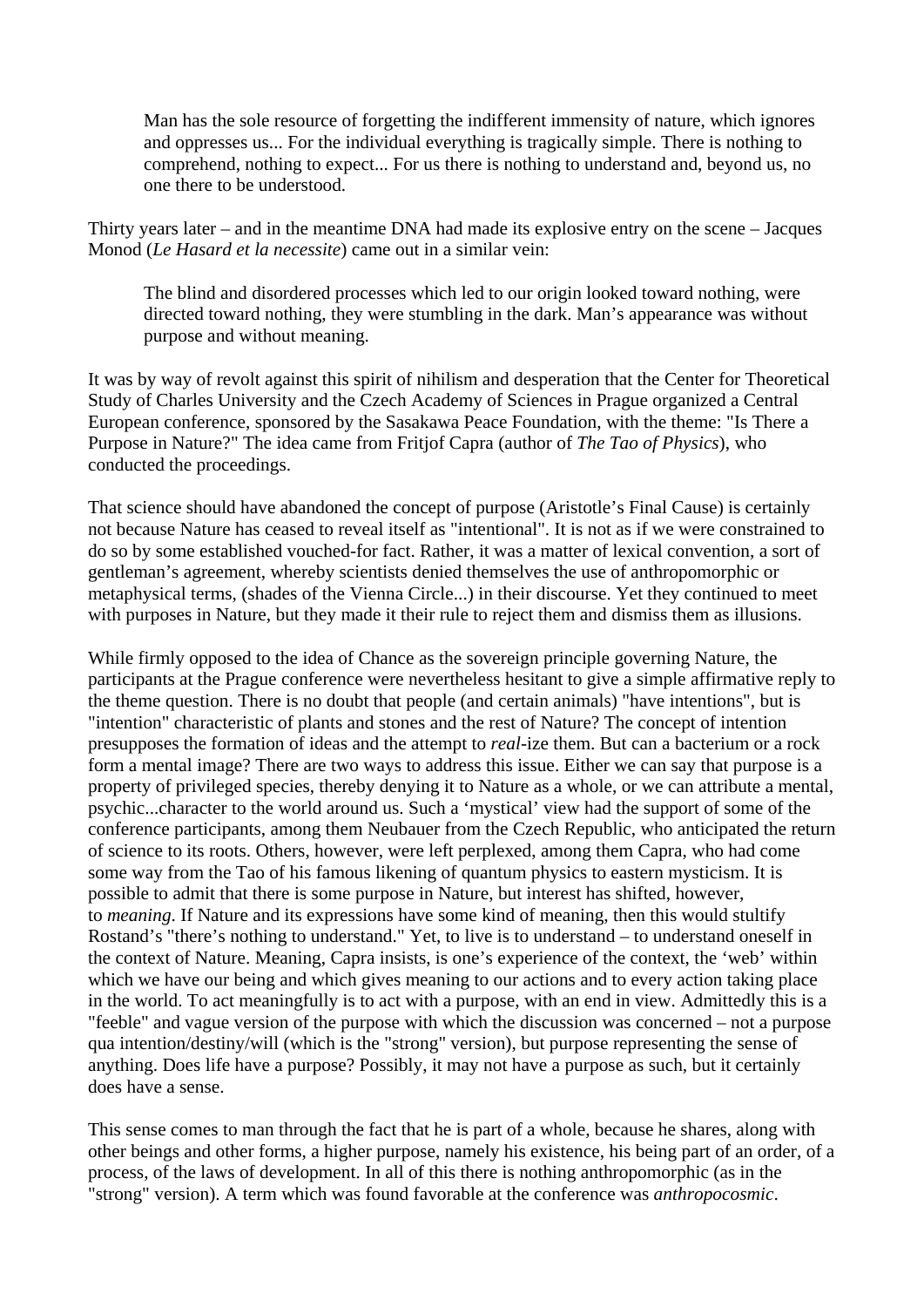Out of the framework thus described, the Gaia system readily emerged. The Gaians see the Earth as an integrated organism, a whole striving to conserve itself and render itself habitable. In Gaia we are part of a more vast system, of a greater purpose – in other words, the Earth. In this way, 'finalism' converges with 'ecology'. In his later works, Capra refers to "deep ecologism." Is there a purpose in Nature? Maybe there isn't, but there is ecology, don't forget.

But is this an adequate answer? In a time when the ecologists have become a part of the political left, the proposed solution is too narrow. As Mae-Wan Ho remarked, besides the ecological, there are the scientific and aesthetic connections. Again, can one speak of a connection unless there is a feeling as well? Awareness of purpose in Nature is something that must get us involved, impassioned, and not have us stop short at the realization of a network, of a web that holds us together in a coordinated fashion.

That being so, a return to the mysticism of purpose is inevitable (even if Capra now prefers his Web to his Tao). Before any physical formulation of connections among beings, there must first be the appraisal of Franciscan poverty, the re-establishment of a more direct relationship with Nature – Nature being now in danger due to an invasive technology – as in the talking to the birds, to the Wolf of Gubbio, to sister water, to sister sun; addresses which are not anticipatory of ecosystems or of Gaia, but a mystical participation in the whole, where there is no incongruity with Francis' *Laudato si' mi Signore.*

What, then, is the answer to our question "Is there a purpose in Nature?" To be sure, an answer to this kind of question is not something that can come out of a conference in which each participant is expected to represent and maintain his position. There were several different answers and reference has been made to these above. Meanwhile, what is important is that the question was put forth in scientific circles, and the fact that it was put forth in the heart of Europe which is itself seeking a connection, a meaning, a purpose. When all is said and done, what else is purpose if not a selfquestioning as to where one is going – what else, if not the posing of a question to oneself that expects a reply?

*Tratto da: "UNA SCIENZA SENZ'ANIMA"*

**di Giuseppe Sermonti**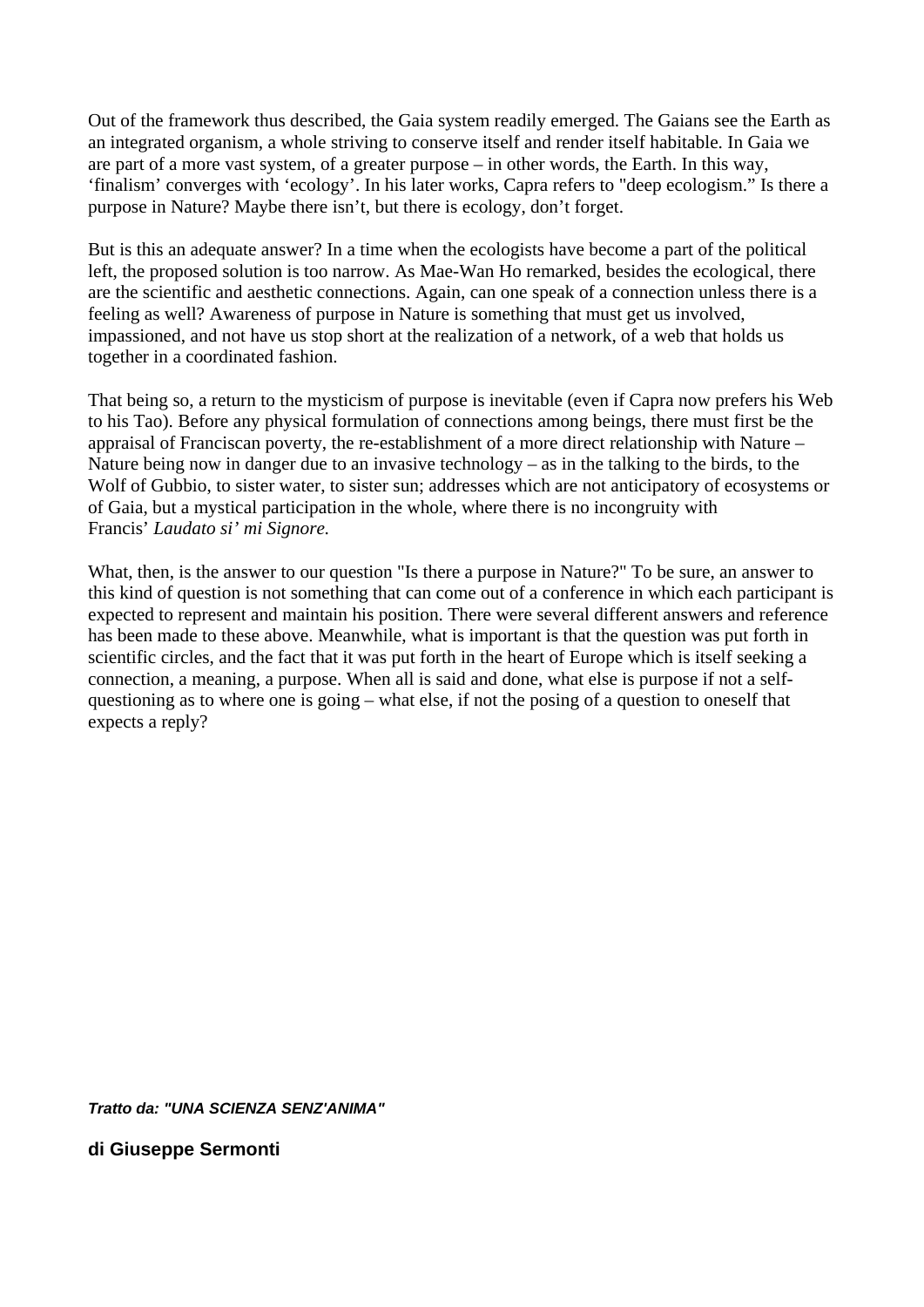Consentitemi questo: ho lavorato trent'anni nel campo della scienza (1950-1980), e questo vuoI dire una vita. Non mi venite a dichiarare la vostra passione per la scienza, se tutto ciò che le avete dedicato è la lettura di qualche rotocalco o l'ascolto di qualche programma televisivo.

Voi siete forse affascinati dai miracoli o dai giochi di prestigio della scienza, ma non ne conoscete il percorso, non l'arte. Non l'avete praticata, non sapete come essa trova, sceglie, scarta, costruisce, distrugge, acquista e vende.

Vi dicevo che mi sono occupato di scienza, e ho assaporato tante volte la delusione e qualche volta la gioia della scoperta. Ho compiuto le mie ricerche nel campo della genetica dei microbi. È un campo in cui le scoperte si fanno al mattino. La notte i microbi crescono nei tubi o nelle scatole, chiusi negli armadietti termostatati, e al mattino li si va a visitare ed essi danno le loro risposte.

Il gusto della scoperta consiste nell'aver stabilito alcune particolari condizioni di partenza, essersi posto un quesito, e leggere una risposta nitida, elegante, persuasiva. La scoperta è specialmente gradita quando il quesito riguarda la verifica di una teoria, o di un modello. Immagino la gioia di Mendel quando, osservando i suoi incroci tra piselli, contò il rapporto fiori rossi - fiori bianchi: 3 a 1. Impiegando altre piante madri, il rapporto diveniva 1:1. Introducendo altre varianti otteneva rapporti 9:3:3:1. E tutto questo era conferma di un modello, che richiedeva una o due paia di lettere.

Questo confronto con la natura, questa confidenza che la natura concede a chi sa porle bene le domande, origina una conversazione che è la vera gioia dello scienziato: quando egli può dire: «La natura mi ha rivelato una sillaba che nessuno finora aveva ascoltato, o che era stata ascoltata e dimenticata!». Che uno scienziato approfitti di questo dono per dichiarare la sua superiorità sulla natura o rivoltarsi su di essa per metterla con le spalle a terra è semplicemente sconveniente. Chi ascolta direttamente dalla natura, e non è un folle, prova immediatamente un gran senso di rispetto e il desiderio di pronunciare qualcosa come una preghiera. Può anche provare orgoglio per la propria intelligenza, ma non è un sentimento nobile. Rassomiglia a quello del dongiovanni che ha sedotto una ragazza e va in giro vantandosene.

La natura non deve essere troppo forzata, per rivelare se stessa: altrimenti essa confessa i propri spasimi, i propri lamenti e non la propria bellezza. Non le si deve intimare nulla, ma la si deve stare ad ascoltare per udire che cosa vuol dire, che cosa vuole significarci. A Mendel essa disse: l'eredità è una composizione di particelle, è un' estrazione a sorte. Tutta la confusione dei colori e delle forme è il risultato di un semplice gioco, un gioco in cui nulla si crea, in cui tutto è rimescolato, estratto, e nuovamente rimescolato.

La natura si esprime per parabole. Non da tutti si fa sedurre. È bizzarra; incostante, civetta. Vuole essere trattata con precisione, con riguardo, con un raffinato galateo, altrimenti non accetta l'invito. Non si lascia ingannare, imbrogliare, esige un rispetto assoluto delle sue regole. È un' educatrice meravigliosa, pretende pulizia, ordine e buone maniere. Il vero scienziato è un galantuomo.

Questa gentile signora, che si confida ai corteggiatori cortesi, presa per il collo può diventare una strega, e concedere intrugli e veleni, ossessionata da pappagalli verbosi può divenire una compagna petulante, che chiacchiera, chiacchiera e non dice mai nulla. La si può anche trascinare sul marciapiede ... Il peggior servizio glielo ha reso chi ne ha fatto una Dea, una Moira dall'oracolo impietoso. La scienza non ha alcuna disposizione per questa professione; le sue regole eleganti, i suoi giochi e le sue vaghe rivelazioni non hanno la stoffa per divenire le leggi di un impero.

Essa è piuttosto come una poesia, come una canzone, come un affresco, come una fiaba.

Essa potrebbe allora, nella sua misura, nel suo senso genuino, divenire un atteggiamento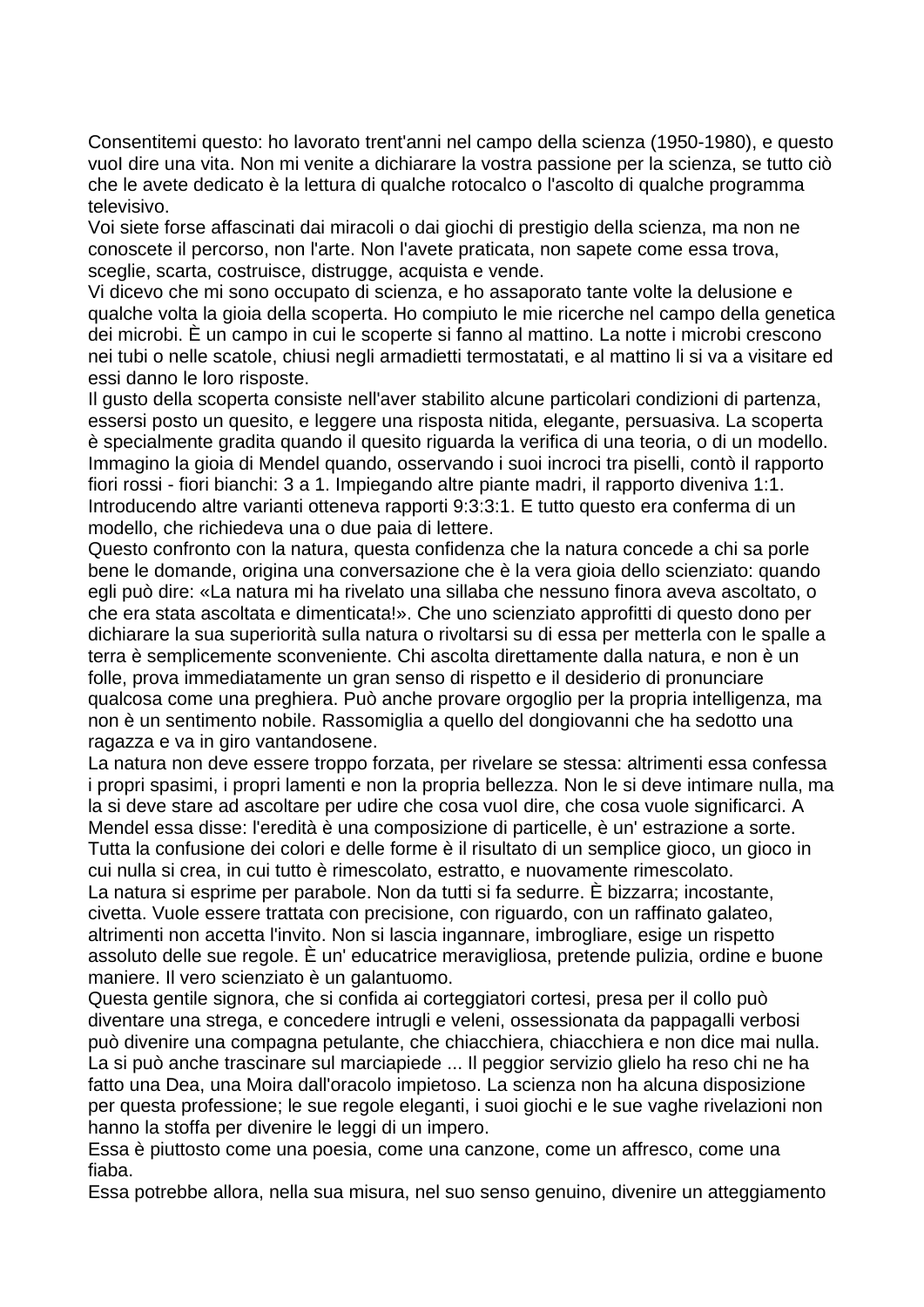umano, un modo di essere tra i più preziosi e ricchi d'incanto. Potrebbe, nella sua obiettività - non portata all' estremo di distruggere ogni soggetto - porsi come una regola morale di moderazione, di distacco, di disinteresse.

Il modo scientifico di conoscere, diciamo pure di creare (uso il termine «scientifico» nel senso che sono venuto ad attribuirgli) richiede una disposizione che corrisponde all' orecchio musicale o al gusto pittorico. Non tutti la possiedono, la si può educare, si può goderne come spettatori.

Rivolgere lo sguardo alle cose per sentirle parlare, per scoprirvi armonia, proporzioni, regolarità, vuoI dire - in altre parole - esercitare il senso della realtà. Un tale senso è di pochi; pochissimi sono quelli che lo hanno raffinato. Sono quei rari uomini che danno esistenza alle cose, che illuminano ciò che vivono, per cui la vita è un continuo reincontrare, Questi uomini avvertono, nel loro spirito profondo, ciò che dovrà avvenire e hanno un'ineffabile signoria sul tempo.

Elevata a istituzione, a regime totalitario, a istruzione obbligatoria, la scienza diviene un'intollerante ideologia che con i suoi dettati, le sue formule, le sue leggi mortifica la capacita umana di percepire il reale. Al limite, il mondo diverrà qualcosa di stereotipo, di completamente fornito, un bene di consumo offerto a ciascuno attraverso i canali dei mass-media. E allora cammineremo (o saremo trasportati) per via e non ci accorgeremo di quel che ci circonda, incontreremo i nostri simili e non li riconosceremo, tutto ci sarà indifferente perché la realtà sarà divenuta qualcosa di già confezionato (sarà un nostro diritto), ma non saremo più in grado di estrarla dalle cose. Saremo come studenti di fronte a complicate equazioni algebriche, penosamente impegnati ad apprendere, e neppure sospettosi che quelle formule furono un giorno scritte da un uomo che gioì trovando tra gli enigmi del mondo un piccolo supplemento di significato.

Ho provato il senso di cosa può essere stata una scienza vissuta, risalendo le scale d'un tempio greco, nell'assolata campagna siciliana. Tra il canto della natura esso costituiva un microcosmo visitabile e vivibile. Nelle sue misure, nei suoi rapporti esso era un trattato di geometria, di astronomia, di geodesia, di statica, una scuola all'aperto di realtà. Ho ritrovato un senso più profondo di scienza vissuta tra le navate di una piccola chiesa romanica. Sulla facciata un rosone dichiarava la gloria del sole e dei cieli; le proporzioni armoniche, le sezioni auree degli spazi, la linearità delle colonne esprimevano tutta la ricorrente costanza del reale. Come una regale monodia che elevasse lo spirito verso il triangolo che racchiude in sé il mistero inesprimibile di ciò che è.

# *C hi critica Darwin non è un bigotto, a differenza di certi darwinisti (di Giuseppe Sermonti)*

*Il Foglio quotidiano*, Martedì 20 Settembre 2005

Togli dalla scienze naturali il mistero della bellezza, dello scopo e del significato e avrai l'evoluzionismo. Non è un'ipotesi né un fatto, è un metodo, o un castigo. L'esistenza, proclamò Richard Dawkins, "non è più un mistero", da quando l'enigma è stato risolto, da Darwin e Wallace. Ma l'enigma è ancora là.

Ho visitato gli Usa lo scorso maggio e sono stato coinvolto nella discussione sull'insegnamento del darwinismo, a Seattle e in Kansas. È uno strano contenzioso, tra i darwinisti, sostenitori della necessità di tenere la Religione lontana dalle classi di Scienze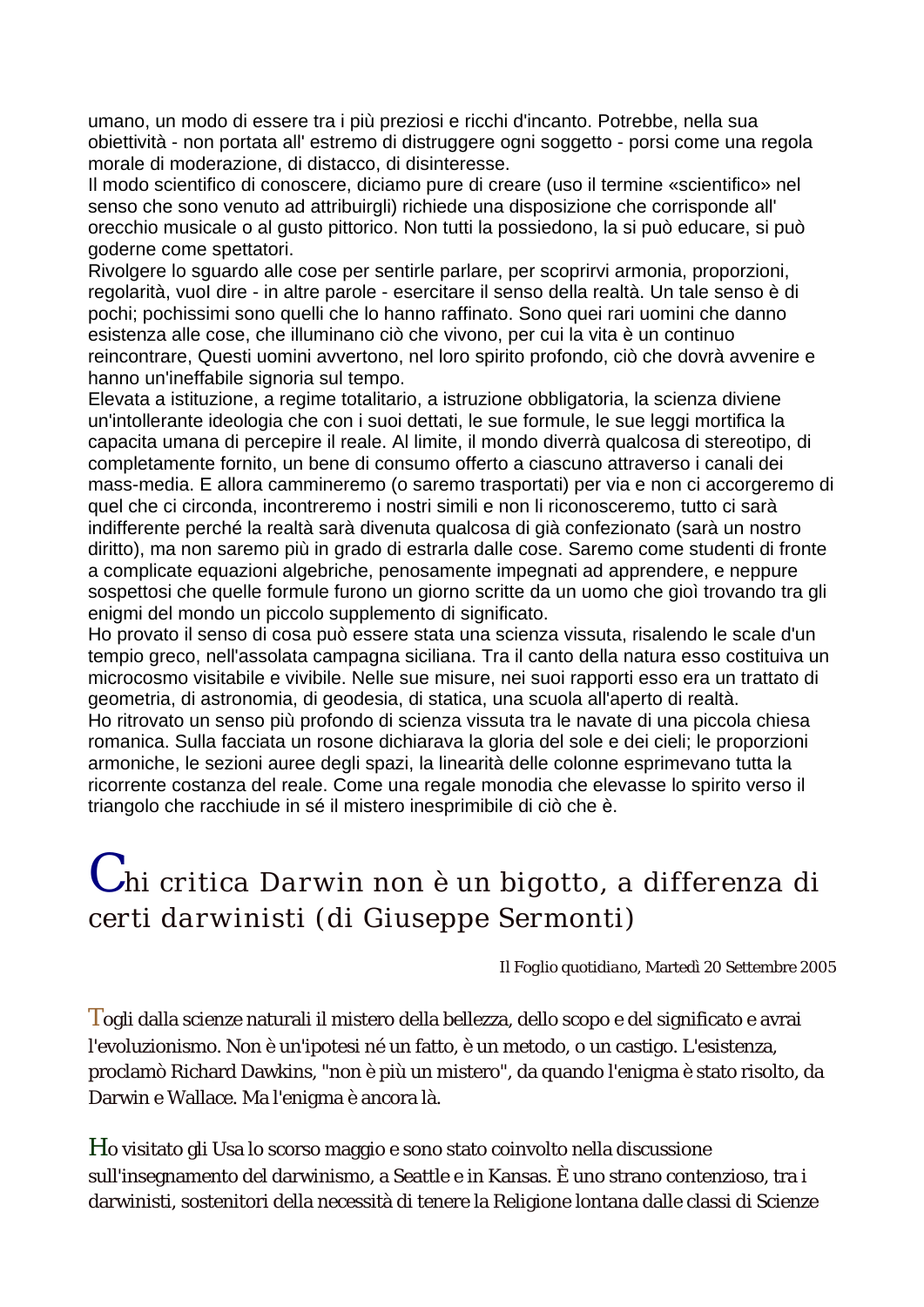(come vuole il Primo Emendamento della Costituzione) e i fautori dell'*Intelligent Design* (ID, con base a Seattle), che sostengono che la religione non c'entra, e si tratta solo di presentare il darwinismo criticamente, contrapponendogli altre ipotesi. Per i darwinisti, che in Kansas hanno disertato il dibattito, ogni oppositore a Darwin è un malcelato fondamentalista religioso. In Italia, per inciso, l'argomento religioso non è mai entrato nel dibattito.

Dibattito che, in realtà, non c'è, perché i darwinisti sono così convinti di aver troppo la ragione dalla loro parte da non voler perdere tempo a discutere.

G. L. Schroeder, nel suo *Genesi e Big Bang* (1991), documenta esaurientemente che il Genesi biblico non è affatto una cosmogonia mitologica, o un racconto per bambini, come lo definiscono i darwinisti, ma un sapiente resoconto scientifico, paragonabile alla [moderna](http://www.stefanoborselli.elios.net/temi.htm#moderno) cosmologia. "Essi sono realtà identiche descritte in termini diversi". Basta confrontarlo con l'Enuma Elish assiro-babilonese (secondo millennio), popolato di draghi mostruosi nati dalla congiunzione nel caos di Apsu e Tiamat. Anche la teogonia esiodea, con Urano evirato, Titani, Ciclopi e Giganti è un'epopea. Nel Genesi non appare un Marduk (o un Bel) che seziona il corpo del mostro Tiamat in due parti, come valve di conchiglia, a formare il firmamento e la terra. Né un Briareo dalla cento braccia. È sobriamente descritta l'origine dell'universo dal nulla ("Fiat lux"), seguita da un periodo di assestamento astrofisico, poi dalla comparsa della vita vegetale e animale dalle acque e dalla terra. A coronamento dell'opera è creato l'uomo perché assoggetti la terra. Si tratta di una teoria dell'evoluzione ante litteram. Dal big bang dell'astrofisica moderna all'origine della vita, delle specie e dell'uomo, lo scenario moderno segue sostanzialmente il modello biblico. I grandi gruppi dei viventi vi appaiono ad ondate successive ed il corteo è chiuso dall'uomo, il più perfetto tra gli esseri.

# enesi e selezione naturale

Una differenza tra i due quadri merita attenzione: nella Bibbia le grandi classi dei viventi compaiono successivamente e autonomamente, nell'Evoluzionismo derivano gradualmente ognuna dalla trasformazione della precedente: dai pesci gli anfibi, dagli anfibi i rettili, dai rettili i mammiferi. Il processo di trasformazione delle classi è per Darwin una necessità logica, per evitare il ricorso a emergenze successive che potrebbero richiedere interventi ripetuti del Creatore. In due parole, l'Evoluzionismo è una revisione del Genesi, o, sul piano religioso, una eresia biblica. Il Genesi proclama:"Dio disse: Vi sia luce...Vi sia un firmamento... Le acque si ammassino... La terra verdeggi... Vi siano luminari... Le acque brulichino... La terra produca esseri viventi... Facciamo l'uomo...". Darwin conclude il suo *Origin of Species* inneggiando alla Vita "con le sue diverse potenze, infuse (breathed) originariamente dal Creatore in poche forme o una..." L'ateismo è un predicato posteriore e non necessario del darwinismo.

Sul piano scientifico, prima della comparsa del Disegno Intelligente, erano di fronte due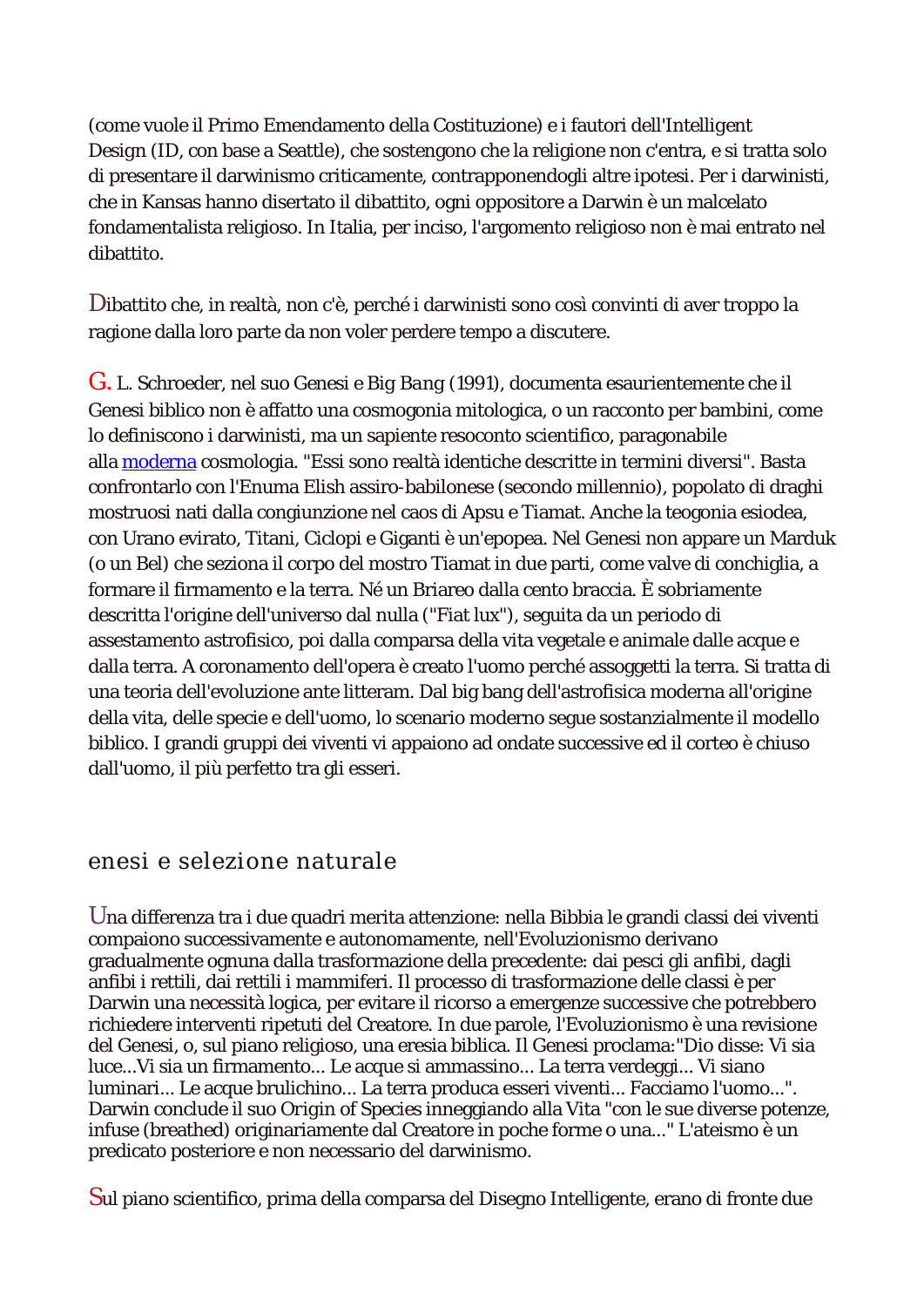scuole: quella "inglese" (per forze esterne), che prospettava una evoluzione dei gruppi viventi per aggiunte adattative e terminali di organi o funzioni, quella "francese" (per spinte interne) che sosteneva invece che un gruppo che ha già imboccato una strada non può più uscirne: un rettile specializzato non può dar più luogo a un mammifero. La [scuola](http://www.stefanoborselli.elios.net/temi.htm#scuola) inglese esclude un 'disegno', quella francese ne richiede diversi, alla comparsa di ogni nuovo gruppo .

Per Grassé (1973) la nascita dei gruppi viventi avviene da una linea di forme arcaiche, la linea delle madri, da cui sgorgano le linee specializzate ("come da un rizoma di fragola, da cui spuntino volta a volta dei fusticini"). La scuola inglese presuppone tra gruppo e gruppo la presenza di "forme intermedie", quella francese (Grassé è autore di un *Traité de zoologie* in 28 volumi) le esclude. La disputa tra le due scuole scientifiche è rimasta confusa tra scontri religiosi e risse politiche e accademiche, e si finisce col discutere se Iddio abbia voce in capitolo, oppure se ne possa fare a meno. Per me, essendo il sommo di tutti i misteri, Iddio dovrebbe essere tenuto fuori dalla controversia, dalle discordie tra fossili e molecole, e l'evoluzione dovrebbe divenire una materia seria, discutibile e problematica, lontana dalle leggende metropolitane, dalle cellule politiche, dalle sacrestie. Tanto il Genesi che la teoria della Selezione Naturale vanno collocati al loro posto nella Storia della Scienza antica e recente. Eppure, nella piccola Italia, quando la Moratti osò proporre uno spostamento di qualche anno nell'insegnamento dell'evoluzione, si ebbe un sollevamento accademico e popolare, fu nominata una commissione di saggi e si decise che l'insegnamento della visione scientifica (quindi darwiniana) dovesse essere impartito il prima possibile e dovesse essere monoculturale, come una bibbia laica, come un catechismo per bambini.

Una cosa seguita a offendermi: che scienziati della statura di Cuvier, di Von Baer, di Driesh, di Rosa, di D'Arcy Thompson, di Waddington, di Thom, di Portmann, di Loevtrup, di Imanishi, di Lima-de-Faria, di Varela, di Paterson, di Sibatani, per citarne alcuni, siano liquidati con supponenza dagli ultimi epigoni del darwinismo come ingenui fondamentalisti religiosi. Ho frequentato le riunioni degli Strutturalisti di Osaka, negli anni Ottanta-Novanta, e quelle dei sostenitori del Disegno Intelligente, quest'anno. Di religione non ho sentito parola.

GIUSEPPE SERMONTI *ordinario di Genetica all'Università di Perugia*

*ANSA* , mercoledì 12 marzo, NOTIZIARIO SCIENZA E TECNICA

# *Giuseppe Sermonti, Scienziati nella tempesta, profeti e professori*

[\(Di Renzo Editore,](http://www.direnzo.it/) pag. 190, euro 12)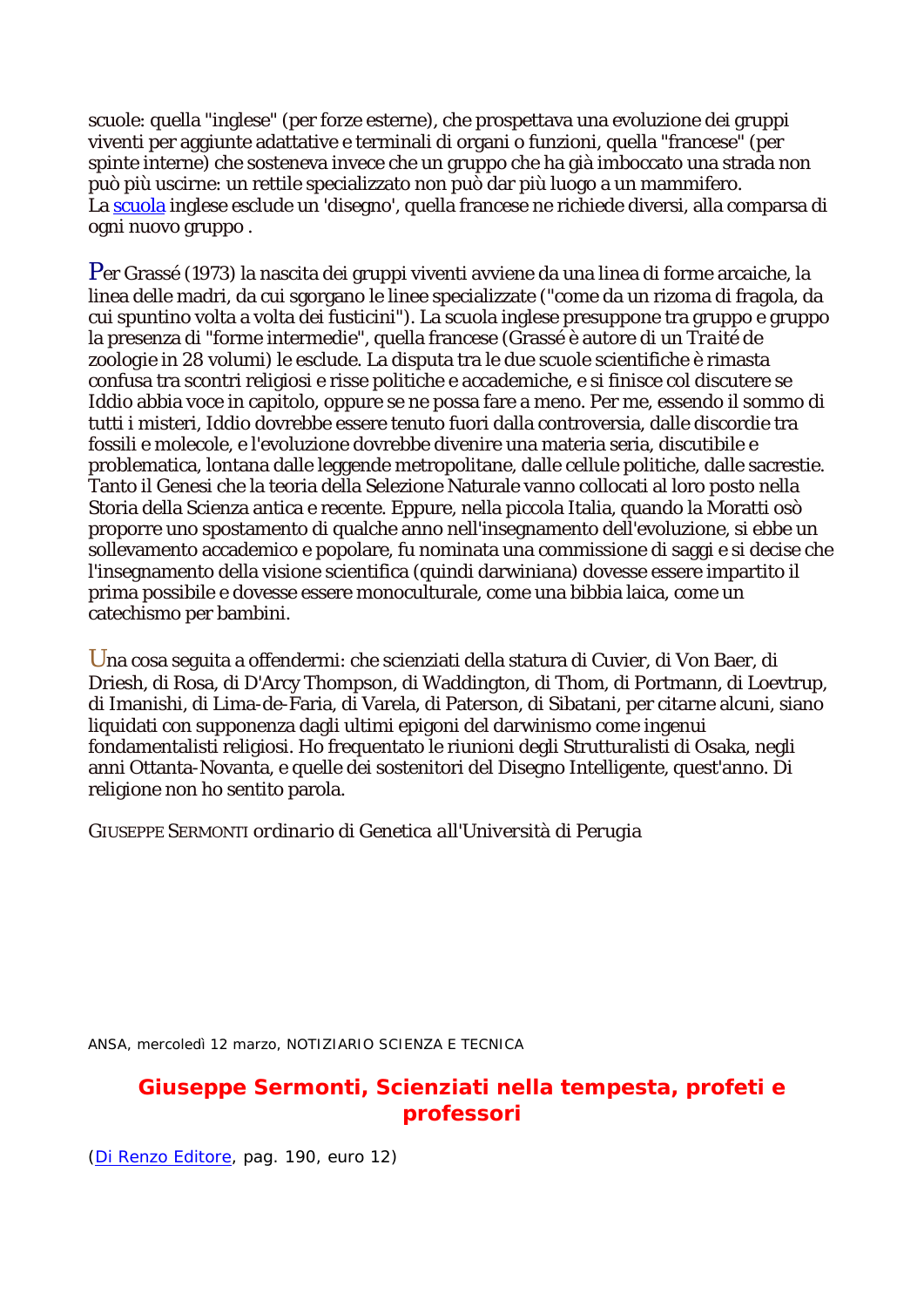L'ultima opera del genetista-epistemologo Giuseppe Sermonti è rivolta agli studenti della scuola superiore o dell'università e in particolare ai cultori di scienze biologiche fisiche, e mediche, ma è adatta a qualunque lettore curioso o amante di gialli. La 'commedia da tavolo' è insieme un piacevole intrattenimento e una proposta didattica.

Tre, talvolta più, lettori si dispongono dietro un lungo tavolo col testo di una commedia davanti e leggono, a turno, la parte loro assegnata, di fronte a un piccolo pubblico, o a una classe. Le sette commedie trattano di dispute e tempeste scientifiche e tutte mostrano che la formulazione di tesi o principi naturali non e' solo la soluzione di problemi astratti, la lampadina che si accende sulla fronte del genio o l'eureka nella vasca da bagno. È molte volte una lotta di un illuminato (il Profeta) contro l'Establishment accademico (i Professori), che può concludersi talvolta con l'esilio o la morte dell'innovatore. La scienza, morta sui libri di testo, viene ravvivata nel confronto e nel dialogo, e riportata nella realtà viva e drammatica della lotta quotidiana da cui è nata. Quando spira vento di tempesta un'idea sta nascendo. Se il pensiero scientifico genera passioni e drammi è perché esso non è mai staccato dal mondo, ma unito alla storia, alla fede, alla politica, all'orgoglio nazionale. Benché si dichiari astratto e neutrale, esso è sangue della vita, tempesta del pensiero.

Le sette commedie trattano di argomenti e personaggi diversi per carattere, interessi, epoche, geografia. Dalle discussioni sulla riscoperta di Mendel (Olanda-Germania, 1900), sulla genesi della fiaba (Germania, 1600) e sulla circolazione sanguigna (Italia-Inghilterra, 1500-1600), si passa a vicende più vicine e più drammatiche. L'ungherese dottor Semmelweis si dà la morte per provare l'infezione clinica (1865), l'austriaco Kammerer si spara per una disputa sulla trasmissione dei caratteri acquisiti (1926), lo statunitense Oppenheimer celebra la morte atomica (1945) e, in un finale struggente, l'azerbagiano padre Florenskij conosce l'esilio e la fucilazione per aver voluto coniugare la scienza all'Eterno (1937).

L'autore raccomanda che le commedie siano lette con un tono che sia ''la via di mezzo tra la puntuale lettura dei conferenzieri e la dizione melodica dei commedianti. Essi non debbono saper le loro parti a memoria, né devono perdersi tra le righe, ma mantenersi in quella incerta sicurezza che è appunto il modo di procedere della verità scientifica''. Si può provare qualche accompagnamento musicale. Ogni commedia dura pressappoco un'ora scolastica, che passa presto, lascia un ricordo vivo e non prevede alla fine interrogazioni od esami. Richiede però preparazioni e prove. Il libro si può anche leggere da soli e sottovoce, accanto a un abat-jour.

Articolo pubblicato dal quotidiano **Il Tempo** di lunedì 10 gennaio 2000 pag.12

*In realtà all'Evoluzionismo manca una cosa per essere oggetto scientifico: una formulazione. Le definizioni di Evoluzione, che si trovano nei vocabolari letterari, sono esattamente quello di cui gli scienziati non vogliono sentir parlare.*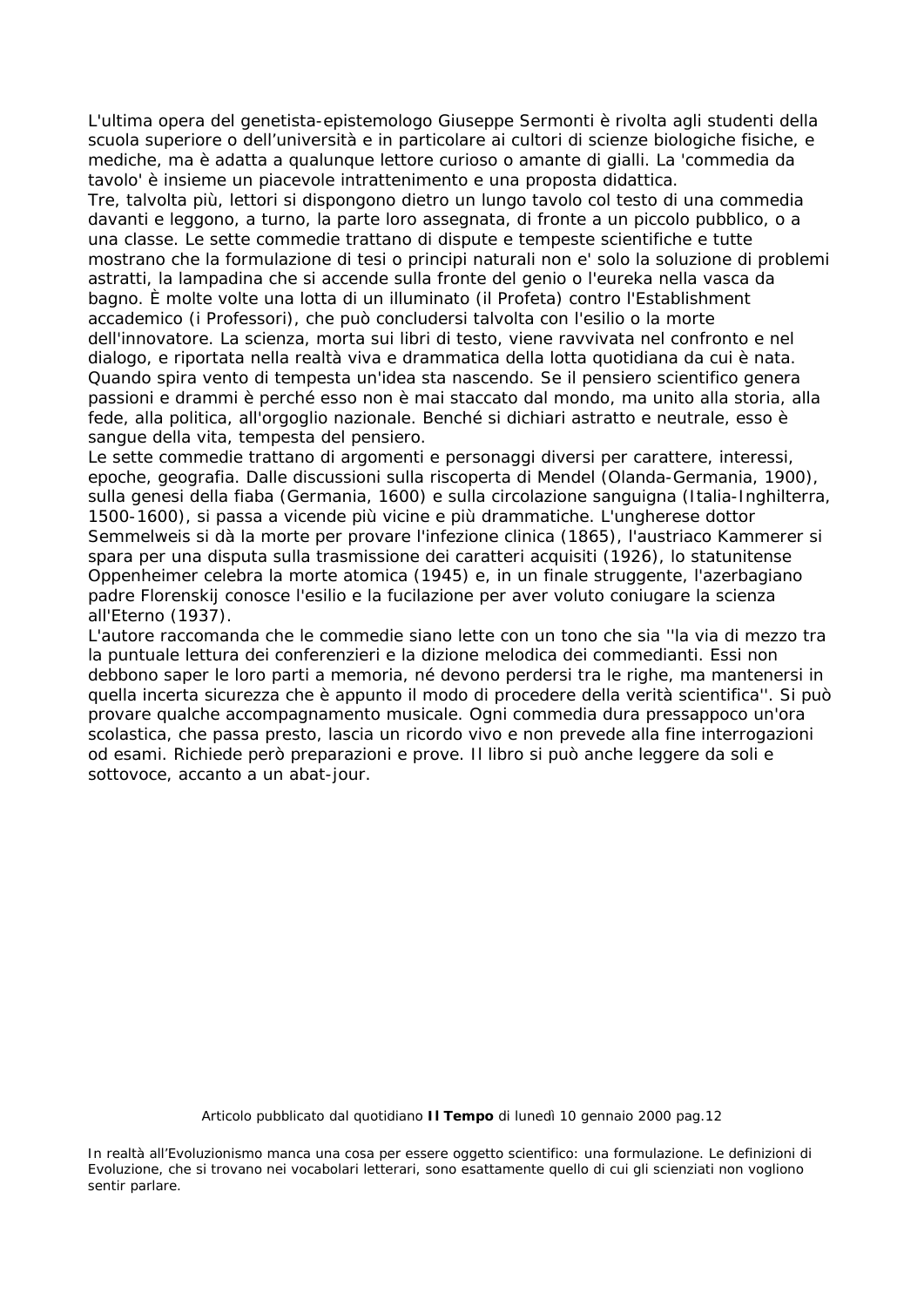#### di **Giuseppe Sermonti**

Sono anni che mi batto contro l'Evoluzionismo, e per necessità dialettica ho fatto quasi finta di credere che si trattasse di una Teoria Scientifica. In realtà all'Evoluzionismo manca una cosa per essere oggetto scientifico: una formulazione. Le definizioni di Evoluzione, che si trovano nei vocabolari letterari, sono esattamente quello di cui gli scienziati non vogliono sentir parlare. Il Devoto-Oli ha: "…passaggio lento e graduale degli organismi viventi da forme inferiori e rudimentali a forme sempre più complesse". Sbagliato, dichiarano gli scienziati di Harvard; l'evoluzione organica è una forma di adattamento locale che non implica alcuna forma di progresso. Poi ci ripensano e concludono che "adattamento" non significa nulla. Vuol dire "sopravvivenza", così che la migliore definizione dell'Evoluzione è la "sopravvivenza dei sopravvissuti". Se cercate nei glossari dei testi scientifici una definizione di Evoluzione potete trovarvi di fronte qualcosa del genere: "cambiamento di frequenze geniche in una popolazione, a buon diritto vi sentirete presi in giro, convinti come siete che l'evoluzione è qualcosa che dovrebbe consentire di passare da un batterio a una tigre, e non un'operazione statistica.

Ma allora che cos'è l'Evoluzionismo? E' l'ovvietà secondo cui, se le cose ci sono, e un tempo non c'erano, in qualche modo e a un certo punto devono pur essersi formate, e il modo più banale e inoffensivo è quello di essersi formate un po' per volta, gradatamente, passando dall'una all'altra. Questo vale per le nebulose, per gli organismi, per le lingue, per le culture, per gli strumenti musicali, per la tecnica, per tutto. Tale convinzione contiene l'ottimismo dell'ignorante, secondo cui all'inizio c'era l'amorfo e l'approssimato e poi è venuta l'opera raffinata; cioè l'idea che l'uomo sia nato dalla scimmia, un po' per volta, per adattamenti, per tentativi. Fatto di cui non esiste l'ombra d'una prova, e non esiste la facoltà di dubitare.

Ma veniamo alla inveterata abitudine verbale dell'evoluzionista ad usare locuzioni come "ancora non c'era", o "già c'era", o "in via di sviluppo", che presuppongono un fatale e progressivo svolgersi dell'essere verso il meglio, ancorché la teoria non lo preveda. Trasferendo alla nostra cultura la sua fede, l'evoluzionista si scandalizza che nel duemila "siamo ancora a questo punto".

Di fronte ad ogni problema, è sempre stato un buon precetto quello di non adottare la prima soluzione, quella a portata di mano, la più felice. Ebbene, proprio l'adozione dell'ovvio "è" la ricetta dell'evoluzionista. Non richiede alcuna conoscenza, cultura, acume, può essere sostenuta da un analfabeta che di Darwin sappia solo che aveva la barba… Egli è autorizzato a sorridere con sufficienza se uno scienziato dubita che l'uomo discenda dalla scimmia. E da dove sennò? L'idea del progresso automatico esime dal problema di come improvvisa e solitaria emerge la grandezza. Giorgio De Santiliana (Il Mulino di Amleto) accusò questo "soporifero" gradualismo di essere la tenda sotto la quale nascondiamo la nostra ignoranza della storia.

Forse la più grave responsabilità culturale dell'evoluzionismo è proprio la generale opacità che esso ha disteso sulla realtà. Esso ha adottato il malvezzo, che Darwin ha inaugurato e i suoi seguaci sviluppato, di introdurre le affermazioni con dubitativi. "Forse", "potrebbe anche essere", "non si può escludere", "si può suggerire", "sarebbe ance possibile", e così via. Questo fraseggiare esonera dal portare prove, dal presentare argomenti. In questo modo la nostra povera immaginazione oscura tutto il meraviglioso, tutta l'imprevedibilità, tutta l'inaudita sfrontatezza con cui la natura compie le sue opere. Il mondo è andato come è andato, ma avrebbe potuto andare in qualunque altro modo, naturalmente anche senza di noi, senza la Terra e senza il mondo. Per questo, poco ci sorprende e poco ci interessa di come sia realmente andato. Il mondo degli evoluzionisti è un mondo in cui tutto cambia, senza che succeda mai nulla. In cui i problemi non si risolvono perché non ci sono, e questa è la soluzione di tutto. Un mondo virtuale.

Il duemila si apre con l'Ingegneria Genetica, che è una distruggitrice di misteri e di incanti molto superiore ai "potrebbe essere" dell'Evoluzione. Il Faust che costruisce l'uomo in provetta se la ride di come Iddio o la Natura si siano industriati a costruire Adamo. Un'autorevole rivista inglese (*New Scientist*) ha intestato il suo fascicolo "*Evolution is dead*" (l'Evoluzione è morta). E argomenta così: che cosa può importarci più della decrepita Evoluzione quando le specie cambiano sotto le nostre mani in pochi giorni? Non abbiamo più bisogno di Dio, ma neppure della Natura, cioè di quella dea baschereccia, che abbiamo tenuto in carica in attesa di prendere il potere direttamente in pugno? Ma l'Ingegneria Genetica funzionerà? Personalmente, ne dubito. I biologi stanno imparando ad usare i computer, e si prepara il trionfo di un altro tipo di ingegneria: la realtà Virtuale. L'evoluzione degli organismi virtuali è la biologia del futuro. Senza Dio, senza natura, senza Realtà.

*IL FOGLIO*, 4 ottobre 2005, pag. III, Ciao Darwin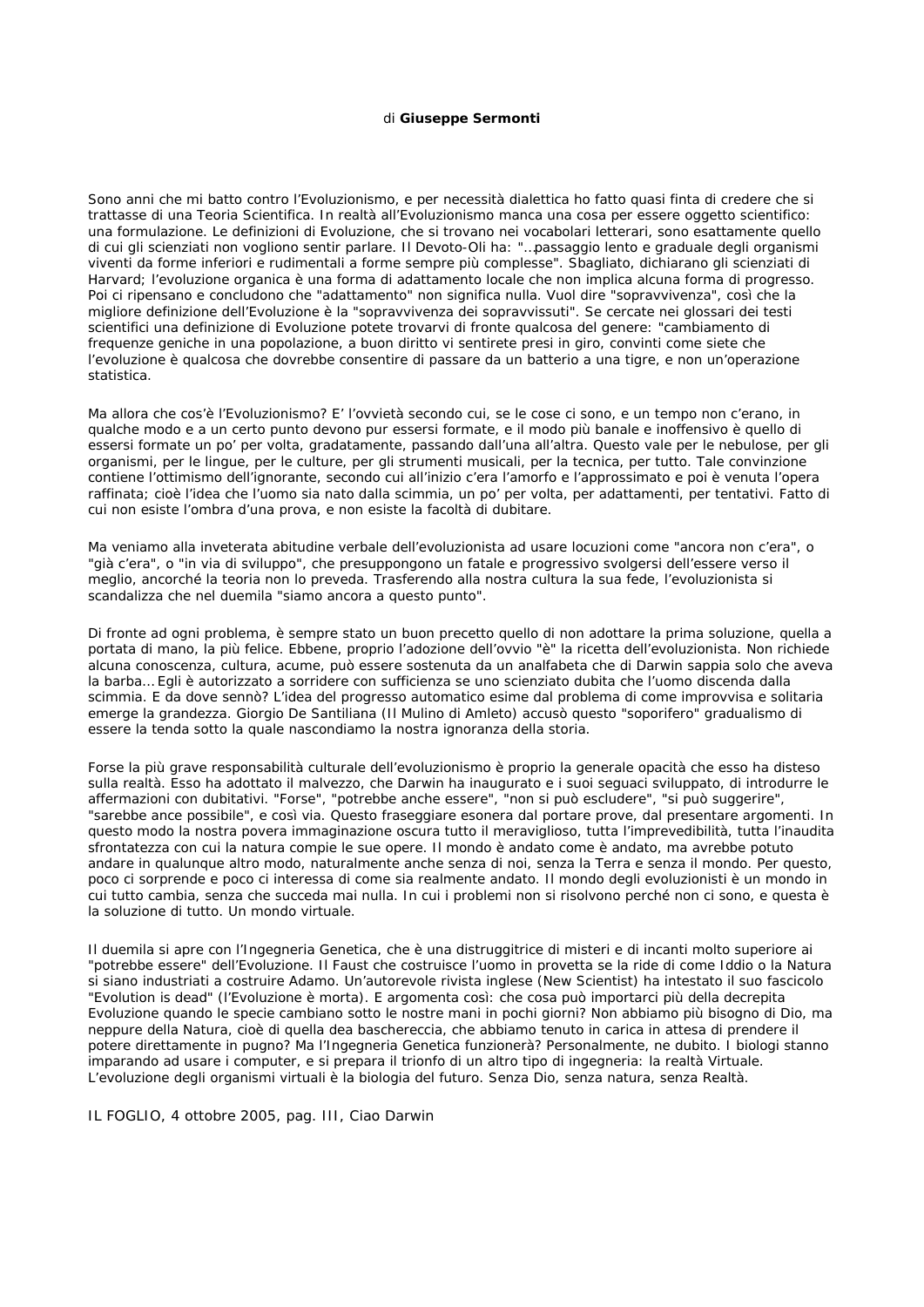# *Quando la scienza si cristallizza in dottrina. Giuseppe Sermonti spiega i limiti del'evoluzionismo.*

#### **Giuseppe Sermonti**

L'evoluzionismo darwiniano ha due fondamenti: la "variazione casuale" (oggi "mutazione") e la "selezione naturale" di quelle variazioni. Jacques Monod espresse efficacemente i due concetti nel titolo famoso della sua opera, "Il Caso e la Necessità" (1969), traendo i due termini da una frase di Democrito (IV sec. a.C.): "Tutto ciò che esiste al mondo è frutto del caso e della necessità". Nel titolo della sua "Origine delle Specie" Darwin attribuiva le origini alla Selezione Naturale "ovvero la prevalenza delle razze favorite", così che l'evoluzione divenne per un po' sinonimo di selezione naturale. Ma Darwin stesso finì con l'ammettere di averle dato troppo peso e che quello era stato "uno dei più grandi sbagli (oversights) trovati nel mio lavoro." Anche la scienza del novecento ha raggiunto la conclusione che la selezione naturale poco o nulla ha a che fare con la nascita delle specie. E il Caso è tornato protagonista. A due millenni e mezzo da Democrito e un secolo e mezzo da Darwin, sta tornando a montare negli Usa la disputa tra sostenitori e oppositori del darwinismo, iniziata ottant'anni fa col famoso "processo alle scimmie". In molti Stati si discute se il darwinismo sia l'unica teoria della vita da insegnare nelle scuole, o gli si possa opporre qualcos'altro. Si tratta di una contesa filosofico-religiosa più che di un dibattito scientifico. I darwinisti semplicemente negano la qualifica di scientifico a qualunque pensiero che si opponga al loro credo e lo derubricano a bigotteria, rifiutando di mescolare scienza e religione, come vuole il Primo Emendamento della Costituzione americana. Sono stato qualche mese fa in Kansas per partecipare a una "testimonianza" sul problema dell'insegnamento dell'evoluzione nelle scuole medie: i darwinisti semplicemente non si sono presentati. Per me, il motivo del loro rifiuto, che si è ripetuto in altri Stati, è una diffusa insicurezza che sta invadendo il campo evoluzionista. Questo si trova infatti con una teoria confusamente definita, che prende corpo solo nella contrapposizione alle pretese dei suoi oppositori. Messa da parte la struggle for life spenceriana, il darwinismo ha perso la sua carica romantica per trasformarsi in un esistenzialismo irreligioso. Non è una teoria del progresso, non è una teoria dell'adattamento, forse non è altro che la teoria del cambiamento senza senso. Questa conclusione anarchica affascinò gli evoluzionisti di metà novecento.

All'inizio del secolo XX il darwinismo era andato in seria crisi, per difetto di un processo che ne spiegasse il meccanismo. Era nel contempo emersa la nuova scienza della Genetica mendeliana. Questa si pose subito in contrasto con l'evoluzionismo, perché era la scienza della ordinata "stabilità" matematica della vita (nell'orto di un convento), in contrasto con il caotico disordine della natura selvatica, affidata al Caso cieco. Negli anni trenta si arrivò alla cosiddetta Teoria Sintetica dell'Evoluzione, che rappresentò un compromesso tra evoluzionismo e genetica. L'evoluzione si ridusse così allo studio della variabilità genetica all'interno delle popolazioni, un fenomeno minore che nulla spiegava dell'Origine delle Specie (microevoluzione), e tanto meno della fondazione dei grandi gruppi (macroevoluzione). Alla base della emergenza delle forme rimase il Caso, cioè il nulla. È del 1969 questa asserzione di Monod, che così stabiliva la base dell'ideologia evoluzionista: "…soltanto il Caso è all'origine di ogni novità, di ogni creazione nella biosfera. Il caso puro, il solo caso, libertà assoluta ma cieca, alla radice stessa del prodigioso edificio dell'evoluzione." E l'uomo? "Il nostro numero è uscito alla roulette," risponde Monod.

Queste sbarazzinate di un "americano" a Parigi sono diventate la bibbia laica della biologia. Ogni tentativo di dare una regola, una geometria, un significato alla vita è stato bollato come animismo, vitalismo o creazionismo. Per trent'anni gli avversari del paradosso di Monod si sono impegnati a opporre la improbabilità astronomica che le strutture biologiche, anche le più semplici, fossero frutto del caso. Affidare la complessità biologica al caso, si disse, era come sostenere che la Divina Commedia derivasse dall'Iliade per cambiamenti accidentali di una lettera per volta, o che Notre Dame si fosse